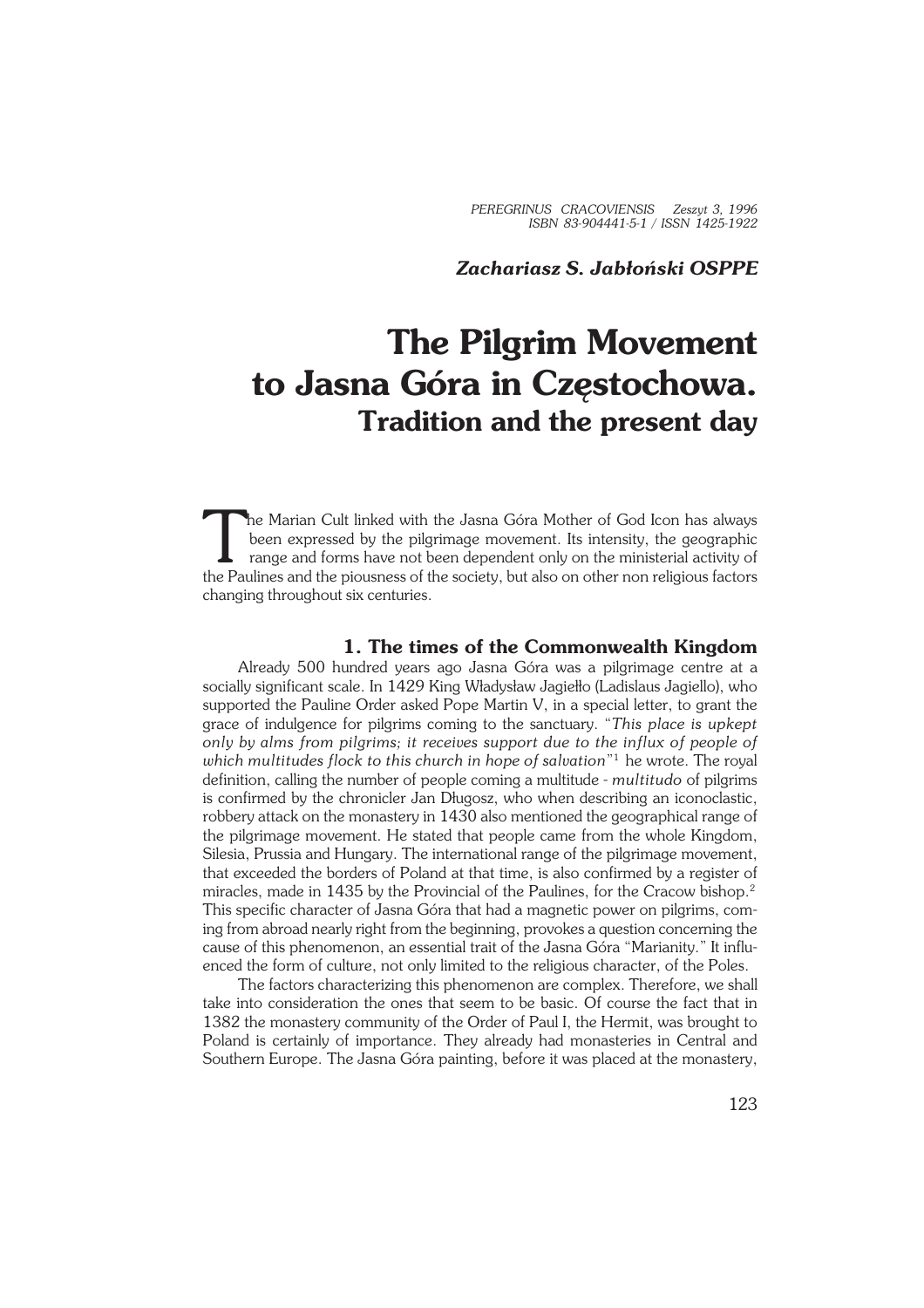*Zachariasz S. Jabłoński OSPPE*

 $\Box$ 

was already renowned for its miracles in old writings whichncould be called a poetic legend. These dealt with its origins that links the South with the North, the East with the West, Jerusalem with Constantinople, Ruthenia with Aachen. These writings had a uniting function.<sup>3</sup> The Jasna Góra painting, in its iconographic composition, shows Mary as *Theotokos* − participating in the secret of the Incarnation and the Redeeming work of Jesus Christ, that is why it contains a universal message to every man. This would dominate and permeate the Cult of the Queen of Poland connected with the icon. Right from the beginning, the painting carries a tangible feeling of the presence of Mary, the Mother of Jesus. This had been written down by the already mentioned Jan Długosz who was born in Brzeżnica not far from Częstochowa. He noted his personal experience in the following words: "*The mon− astery also possesses a stone chapel on the northern side in which the Painting of the Famous and Wonderful Virgin Mary, that is the Lady and Queen to us and the world is to be found. It was created by means of a strange painting technique, bearing an extremely pleasant look, no matter from which side you glance... she fills one with respect as if you were looking at a live person*".<sup>4</sup> This personal contact with the living Person of the Lord's Mother and the Mother of People was probably a subject of discussion for pilgrims who talked about their experience at the sanctuary. This could not have been without influence on the prop− agation of the Jasna Góra Cult and making the custom and tradition of pilgrimage enduring. It seems that the personal link with St. Mary is confirmed by John Paul II: "*How many generations have passed... looking at your motherly face. A face that is filled with worry and love. Through the expression of this motherly look we have* learned the Gospel".<sup>5</sup> Such meetings have an evangelizing dimension.

The live contacts maintained with neighbouring countries by the Jagiellonian line, through dynastic family connections, influenced the uniting of the nations of Europe; not only Central Europe. A good example of this would be the marriage of King Alexander Jagiellończyk to Helen the Orthodox daughter of Tsar Ivan III, who went on a pilgrimage to Jasna Góra in 1504.<sup>6</sup>

The preserved historical sources do not contain statistical data that would make comparisons possible. Nevertheless, the annotations in the confraternity book are very significant. Within the period between 1517 and 1613, 4426 people were admitted to Jasna Góra, the number included 814 Poles. As one can see the cult of Our Lady of Jasna Góra was in the beginning predominantly international in charac− ter. The most numerously represented being from Hungary, Moravia, Slovakia and Silesia. The number of 3335 people shows the domination of Hungarian pilgrims in the first period (1517−1526). The majority of names that were written down reveal that they were members of the nobility, social and political elites connected with royal courts.<sup>7</sup> Although the decrease of the Hungarians coming to Jasna Góra oc− curred because of the defeat of the army of Louis II in a battle against the Turks at Mochacs on 29th July 1526 and the Ottoman occupation, nevertheless the partici− pation of Hungarian−language pilgrims must have been considerable. In 1627, the Paulines issued a Hungarian translation of the work of Andrzej Zymicjusz − *Skarbni− ca kościoła Jasnej Góry Częstochowskiej* (The Treasury of the Church at the Częs−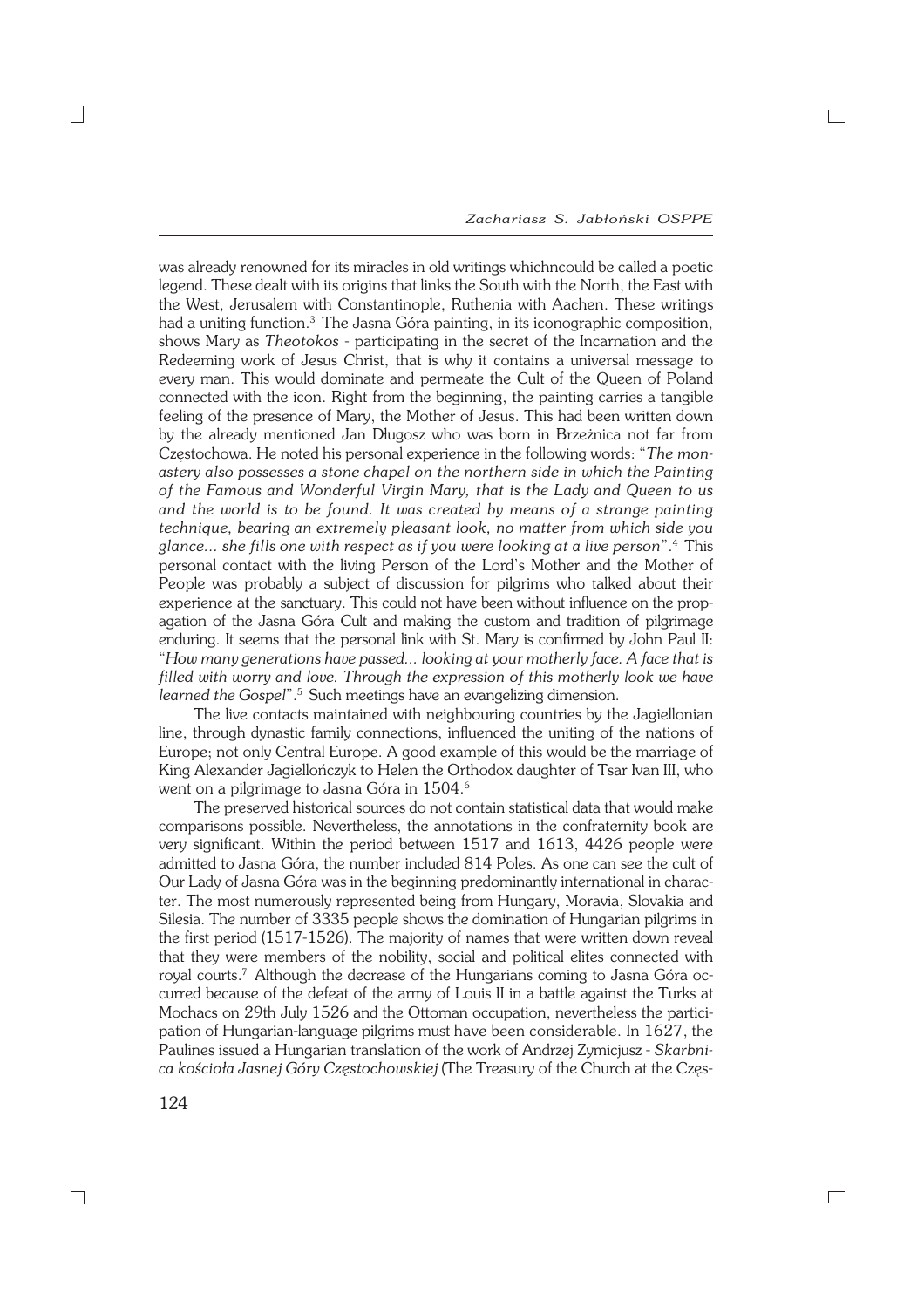tochowa Jasna Góra), Cracow 1618.8 This openness of the Paulines was not limit− ed only to Slavonic and Hungarian people as the oldest prayer text from Jasna Góra, printed about 1515, survived in a German language version. "Foldet dy Hys− torie" was probably issued due to the large percentage of Cracow's townspeople who were of German origin.<sup>9</sup>

Although *Liber Miraculorum*, the books of registration of miracles and ob− tained grace due to the intercession of Our Lady of Częstochowa contain fragmen− tary information, nevertheless they greatly supplement the knowledge about the pilgrim movement. These records, from the years 1396−1642, give information about the social profile of the pilgrimage participants.<sup>10</sup> The sanctuary was visited mainly by mixed groups of townspeople and yeomanry. Visitors came from Silesia, Bohemia, Lithuania, Moravia, Prussia, Saxony, the Ukraine, Hungary and even England and Sweden. In 1640, Szymon Starowolski wrote about pilgrims coming from "*the most distant parts of Europe*".11 The breath of pilgrimages included wide areas of Europe that were differentiated as far as religion is concerned. In 1642, M. Malski noticed that "also schismatics run in hundreds, and thousands to worship and meet the Painting of the Blessed Virgin Mother of Częstochowa".<sup>12</sup>

The intensity of the pilgrimage movement was probably influenced by the privi− leges and rights granted to the Jasna Góra Sanctuary by the Apostolic Capital. Especially the granting of indulgences to Marian feasts and the sole fact of their granting seems to confirm the increase of pilgrimage intensity. One privilege granted in 1496, i.e. in the year before the Reformation, by Pope Alexander VI was the possibility of nominating 3−4 apostolic confessors by the Provincial of the Paulines who had an increased jurisdiction authority. This allowed them to give absolution to penitents for certain sins restricted to the Apostolic Capital and the Bishop Ordi− nary.13 With time a culture of pilgrimages to Jasna Góra established itself. Taking part in the Sacrament of Penitence in the sanctuary became one of the integral elements of a pilgrimage and could not have been without influence on the moral culture.

The visits/pilgrimages of apostolic nuncios in Poland, who were not obliged to do so by their office, and those of papal envoys influenced the growth of the prestige and were at the same time a sign of praise. Antonio Posevino, an envoy of Pope George XIII to the Polish king in 1582 was spellbound by the number of pilgrims and called Jasna Góra the "Polish Loreto".<sup>14</sup>

The important role of Jasna Góra as a centre of pilgrimages in the renewal of the Church in Poland according to the policy set by the Council of Trent is visible by the inspections made in the name of the Apostolic Capital: in 1577 by Bishop Stanisław Karnkowski from Włocławek; in 1580 by Father Stanisław Reszke and in 1593 by Cardinal Jerzy Radziwiłł. The recommendations enclosed in the protocols of the in− spection were aimed at making the pilgrim ministry more dynamic and lead to the proper formation of the Marian Cult. They referred to the great inflow of believers, also of other faiths.<sup>15</sup>

In the 17th century the average annual number of pilgrims was over 100 thou− sand. The most important indulgence feasts gathered 30−60 thousand people, this

┐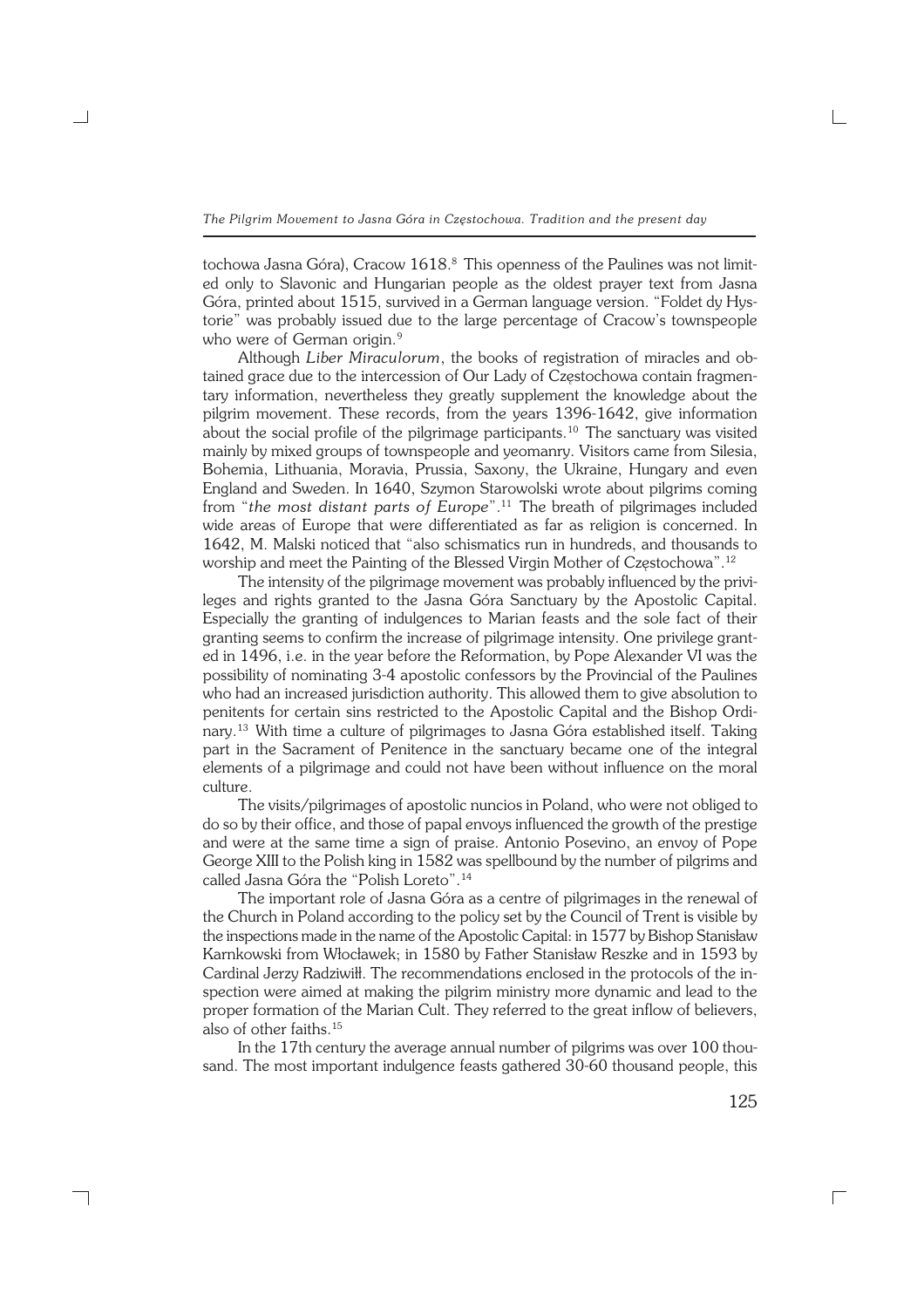was especially true for the indulgence of Our Lady of Częstochowa's Birth. In 1629, 200 thousand pilgrims took part in the communion. It was then that the custom of pilgrimages from the towns of Kalisz, Łowicz, Pabianice and Cracow became a tradi− tion. In 1618 a pilgrimage from Żywiec consisting of 1800 pilgrims including 6 priests came to Częstochowa. Commencing in 1627 a pilgrimage from Gliwice start− ed out. The 300<sup>th</sup> Jubilee of Jasna Góra in 1682 gathered 140 thousand pilgrims.<sup>16</sup> Approximately 200 thousand pilgrims were present during the Coronation of the Painting of Our Lady with Papal Diadems (1717).<sup>17</sup>

The mass pilgrimage movement reached its highest intensity due to traditions that were gradually becoming permanent. Andrzej Gołdonowski noted that in the beginning of the 17th century pilgrimages to the Jasna Góra Sanctuary became, in the belief of the faithful a religious obligation having the same importance as the Easter Communion. Catholics living within a distance of 40−50 miles from Jasna Góra became obliged to fulfil this practice every year. This became a custom much earlier as the Calvinist postilgrapher M. Krowicki, who felt visible resentment towards the cult of the Virgin Mary at Jasna Góra, wrote: "*from several miles every year you run, heads, hands, feet, children of silver and wax (votives) in front of it you place, beads and kerchiefs on it you wipe*".18 People living further away from Częstochowa were obliged to go on a pilgrimage to Częstochowa at least once in their lives.19 Through the centuries, an important role in consolidating this tradi− tion was played by brotherhoods and corporations in towns. This tradition was kept up until the 19th century, at least in Cracow.<sup>20</sup>

The above mentioned A. Gołdonowski informs us of a socially significant reli− gious practice of pilgrim groups, which having seen in the distance the Sanctuary of Jasna Góra greeted the Lord's Mother and prepared by reconciliation and forgive− ness for the entrance ceremony. This custom was treated so seriously that "no com− pany shall enter Jasna Góra unless all participants reconcile with each other". This community−forming act was of particular significance at the time of the Partitions when the tsarist authorities tried to antagonize society, especially the local, village communities. The Communist totalitarian system also based its activity on antagoniz− ing and increasing mutual distrust in society and the social class struggle. The prac− tice of reconciliation is cultivated by, among others, the Warsaw pilgrimage which has its Forgiveness Hill and the Cracow one with its Mount of Forgiveness.

The Jasna Góra Sanctuary performed the most important role in seventeenth century Poland, although over 400 local Marian centres functioned at that time. The constantly growing number of pilgrims was evidence of this. State officials of high rank and the Church hierarchy came to Jasna Góra because of important religious and national events.

The kings of the Jagiellonian, Waza dynasties as well as the elected kings, with the exception of the last king Stanisław August Poniatowski, all went on pilgrimages to Jasna Góra. Some came several times. The motives of the royal pilgrimages just like the votive offerings of the monarchs were both very personal and an evidence of treating Jasna Góra and the Wonderful Painting as a place where they could bring their worries and thanks for victories. This was done because they believed that St.

 $\Gamma$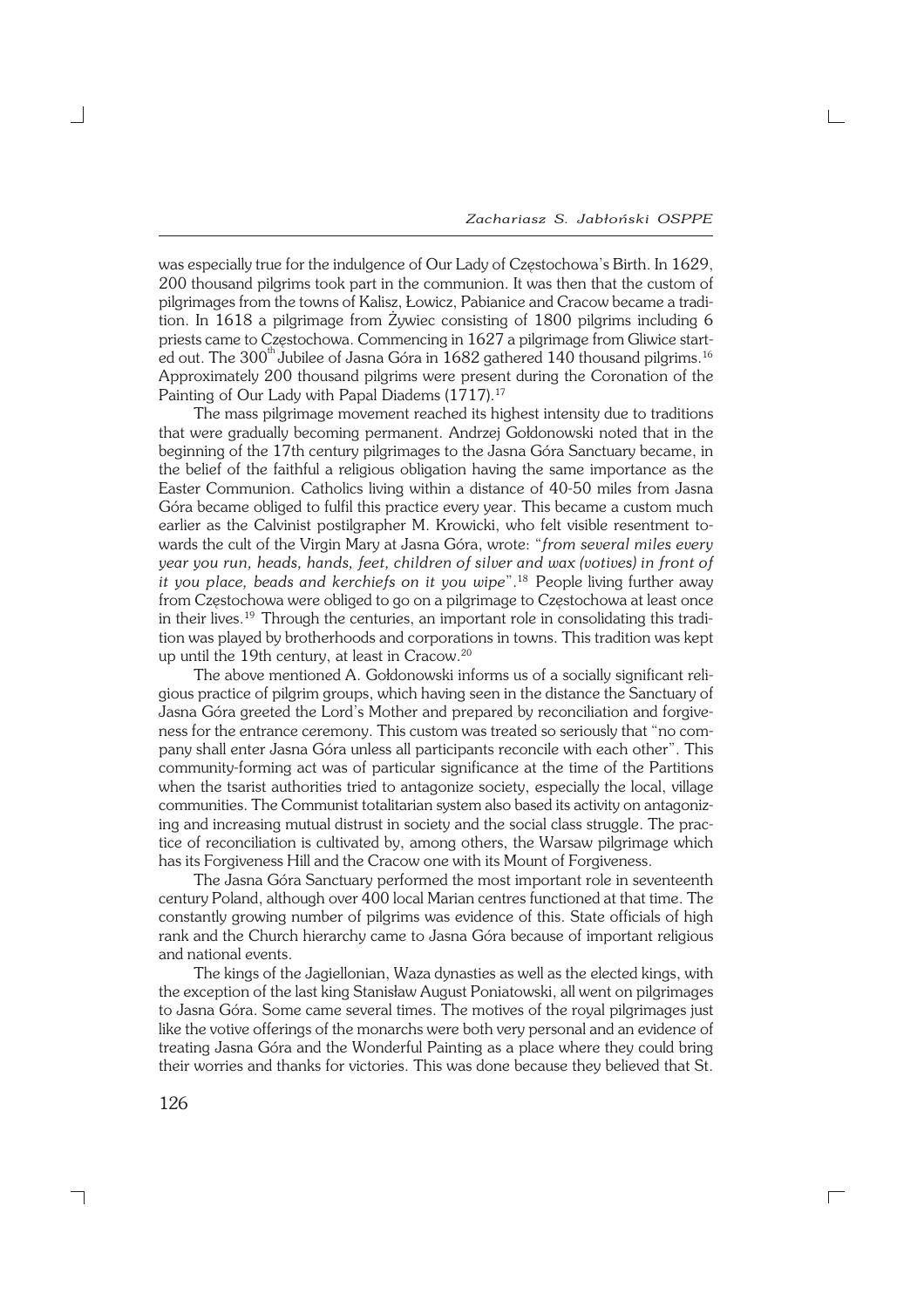Mary of Poland.21 On 27th February 1670, Michał Korybut Wiśniowiecki married Eleanor of Austria in the Jasna Góra chapel. The participation in pilgrimages of all social strata, the strong tradition of pilgrimages in large circles of society were the basis for the unfruitful battle of the partitioners with this "habit", as John Paul II defined the phenomenon during his 1st Pilgrimage to Jasna Góra.

# **2. Pilgrimages restricted due to political reasons − the Partition period**

At the end of the 18th century a regression occurred in the pilgrimage move− ment. This was connected with the general political and social situation resulting from the Partitions of Poland (commencing in 1772) carried out by Austria, Prussia and Russia.<sup>22</sup> The Partition authorities tolerated the Jasna Góra pilgrimages to a certain extent but they saw them as a threat to their policies and wanted to decrease their strenght.<sup>23</sup> The pilgrim movement intensified in the periods of liberalization of anti−Polish policies. The one hundredth anniversary of the coronation of the painting in 1817 gathered nearly 150 thousand pilgrims from all the annexed areas of Po− land, as well as representatives of other Slavonic nations. This was the greatest gathering of pilgrims at Jasna Góra in the first half of the 19th century.<sup>24</sup>

In the 1860's, a significant role was played by the clearly spectacular fusion of Jasna Góra with the patriotic enlivening connected with a religious and moral awak− ening. In 1859 a monument to Father Augustyn Kordecki, the national hero of the victorious struggle with the Swedes, was unveiled on the Jasna Góra bulwarks. The ground around this monument became a place of patriotic demonstrations of pil− grims.

A threefold increase in the intensity of the pilgrimage movement took place in the period of the so-called moral revolution, i.e. between 1861 and 1862.<sup>25</sup> The January Uprising hampered the pilgrimage movement. In 1863 only 42 pilgrimag− es were registered. Despite the growth of repression after the January Uprising and a greater control of migration in the Polish Kingdom, the Jasna Góra pilgrim move− ment was becoming of a mass character.

Within the period of fifty years before the outbreak of the First World War, the statistics showed nearly 25,500 pilgrimages with the participation of nearly eight and a half million people coming to Jasna Góra from 2300 towns and villages.<sup>26</sup> During that half century (1864−1914), the number of pilgrims increased nearly four times. This data is decreased as annually on average 25% of groups were not noted in the monastery registers.

In the years 1885−1914, about 700−1000 pilgrimages with the participation of 300−400 thousand pilgrims arrived each year. The greatest Indulgence Feast, i.e. of the Birth of the Virgin Mary on 8th September, gathered 100−130 thousand people. The increase in numbers was due not only to the demographic growth that was observed in the Polish territory from mid−19th century to 1910. At that time the number of people in the Kingdom increased by 173%, in Galicia by 85% and the Duchy of Poznań by 61%.27

┐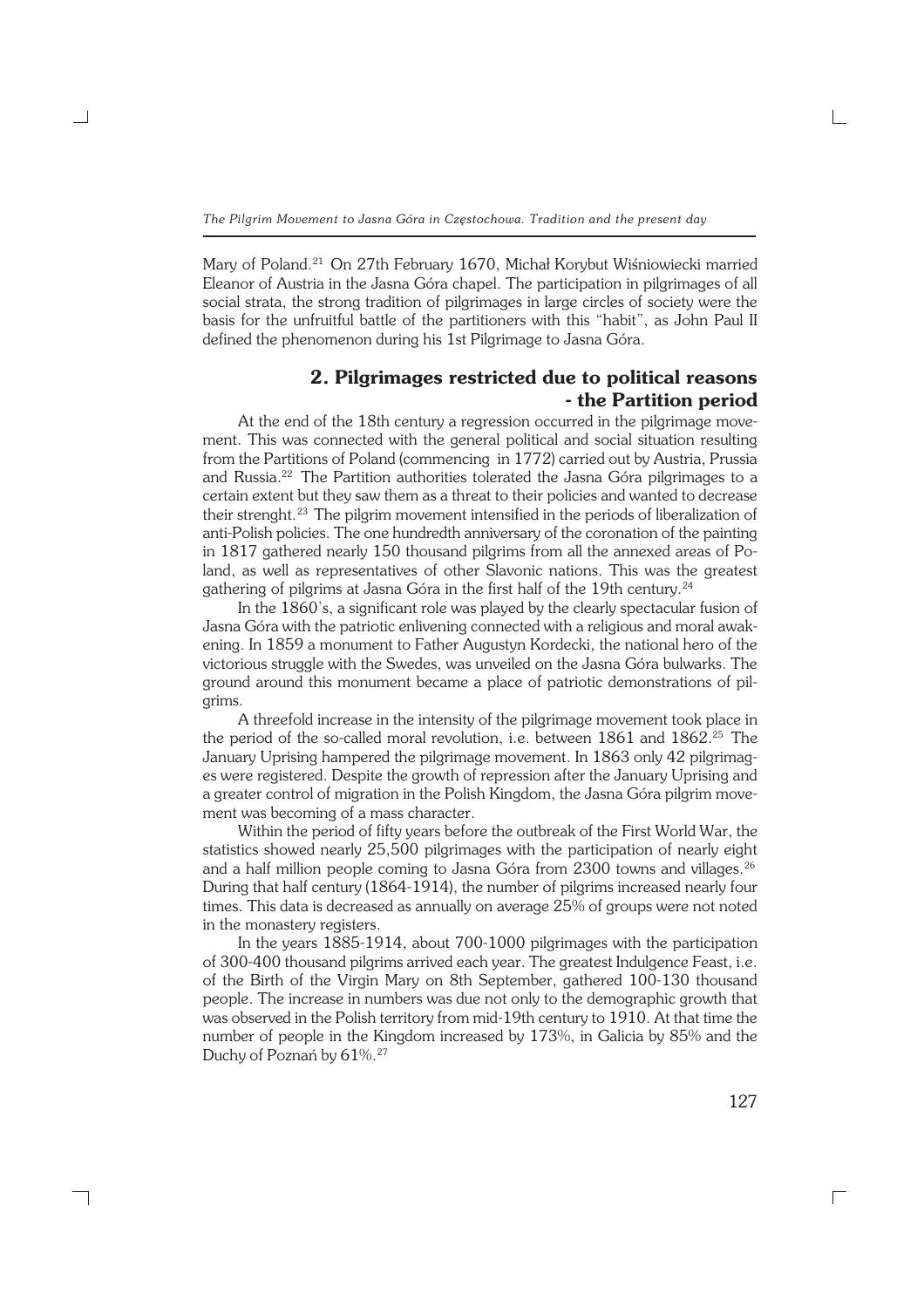*Zachariasz S. Jabłoński OSPPE*

 $\mathrel{\sqsubseteq}$ 

 $\overline{\Box}$ 

Abbot A. Kordecki' s Statue in Czêstochowa A reproduction of a postcard from 1860, from The Graphics Collection of the Jagiellonian Library, call number I. 10114, vol. 171

128

 $\overline{\phantom{0}}$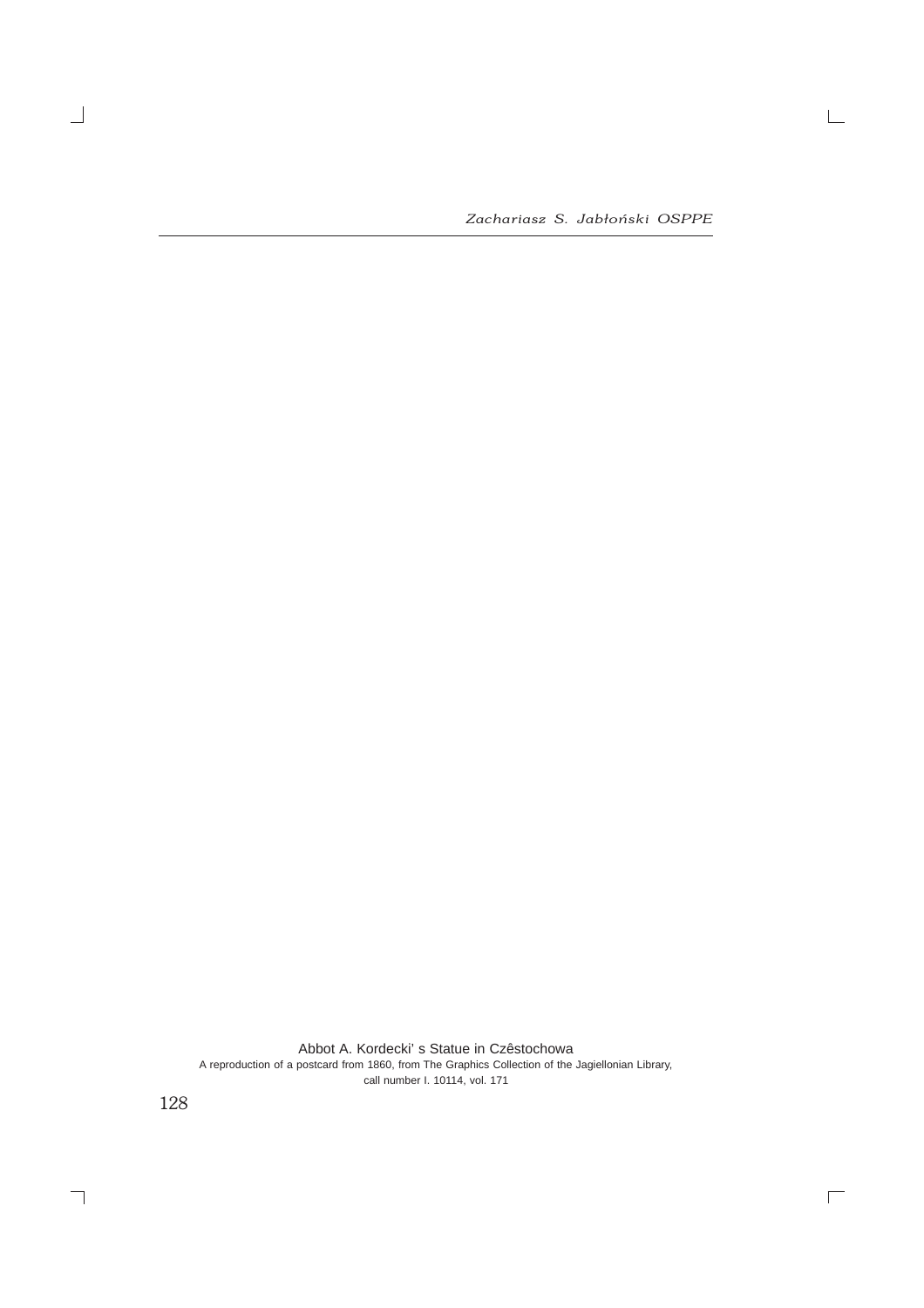The peak intensity of pilgrimages to Jasna Góra in the first years of the 20th century started with the issuing of the Tolerance Act in 1905. 500 thousand pilgrims participated in the ceremony of blessing the Jasna Góra Tower on 15th August 1906. The pilgrimage movement at that time was a phenomenon on a significant scale in the Polish Kingdom. In 1910, 7.5% of the Polish population of this area took part in the pilgrimages. Such intensity of scale was due to the ceremony of coronation (22nd May) of the wonderful painting with the diadems of Pius X.<sup>28</sup> At the turn of the century, if we compare Jasna Góra with other Marian sanctuary in Europe that could develop without any obstacles, then as far as the number of pilgrims is concerned, it held first place. The following numbers were registered on the territory of Germany in the biggest sanctuaries: in Altötting in 1898 − 253 thousand pilgrims, Kevelaer in 1913 − 417 thousand: in Austria − Mariazell − 132 thousand, in Maria Taferl in 1860 − 200 thousand. At the beginning of the 20th century the number of pilgrims in Lourdes reached 200 thousand per year.<sup>29</sup>

The pilgrim movement underwent great changes in the 19th century also as far as organizational form is concerned. Generally it was based on primary church structures, i.e. on parishes. The parish pilgrimages constituted 66% of all groups coming in the last post−partition 50 years.30 Because of difficulties for the clergy to participate in pilgrimages, only 20% of them were led by clergymen. The function of guides was taken over by secular persons.

In the years 1901−1914, 1079 names of secular pilgrimage guides from the territory of the Kingdom and 117 from the Austrian and Prussian annexed territories and Silesia were recorded. Some of them led the pilgrimages several times (e.g. Stanisław Dąbrowski from Warsaw − 40 times, a church guide from the Huta Królews− ka (Silesia) - 28 times).<sup>31</sup> Thanks to the work of secular people the movement was able to survive and develop.

In 1846 the railway came to Częstochowa, but mainly in the 19th century the majority of pilgrimages were on foot. Pilgrimages from areas that were further away used train communication. The proportions of these types of pilgrims are made more visible by the numbers − out of 400 thousand participants of the 500th anniver− sary of Jasna Góra (1882) - 50 thousand pilgrims came by rail. The custom of returning from Częstochowa by train was slowly becoming more popular. In 1901, 50% of the pilgrims finished their pilgrimage in this way.32 Railway transport al− lowed for the participation of inhabitants of industrial centres with continous, year− round employment. Before the First World War the first pilgrimages by bicycle and car appeared.

In the fifty years 1864−1914 over half of the pilgrims (52.8%) came from cities. A significant growth of industrial workers, in the pilgrimage movement took place at the turn of the century.33Among the factors leading to mass participation of city dwellers, especially of workers, one must not forget about *Honorat,* tertiary− orders teaching secretly in the industrial environments of estates and cities.

The pilgrimages to Jasna Góra were an opportunity to deepen the religious development of the participants, especially from large cities, where the clergy could not fulfil the pastoral needs in the extremely large parishes. At the same time they

┐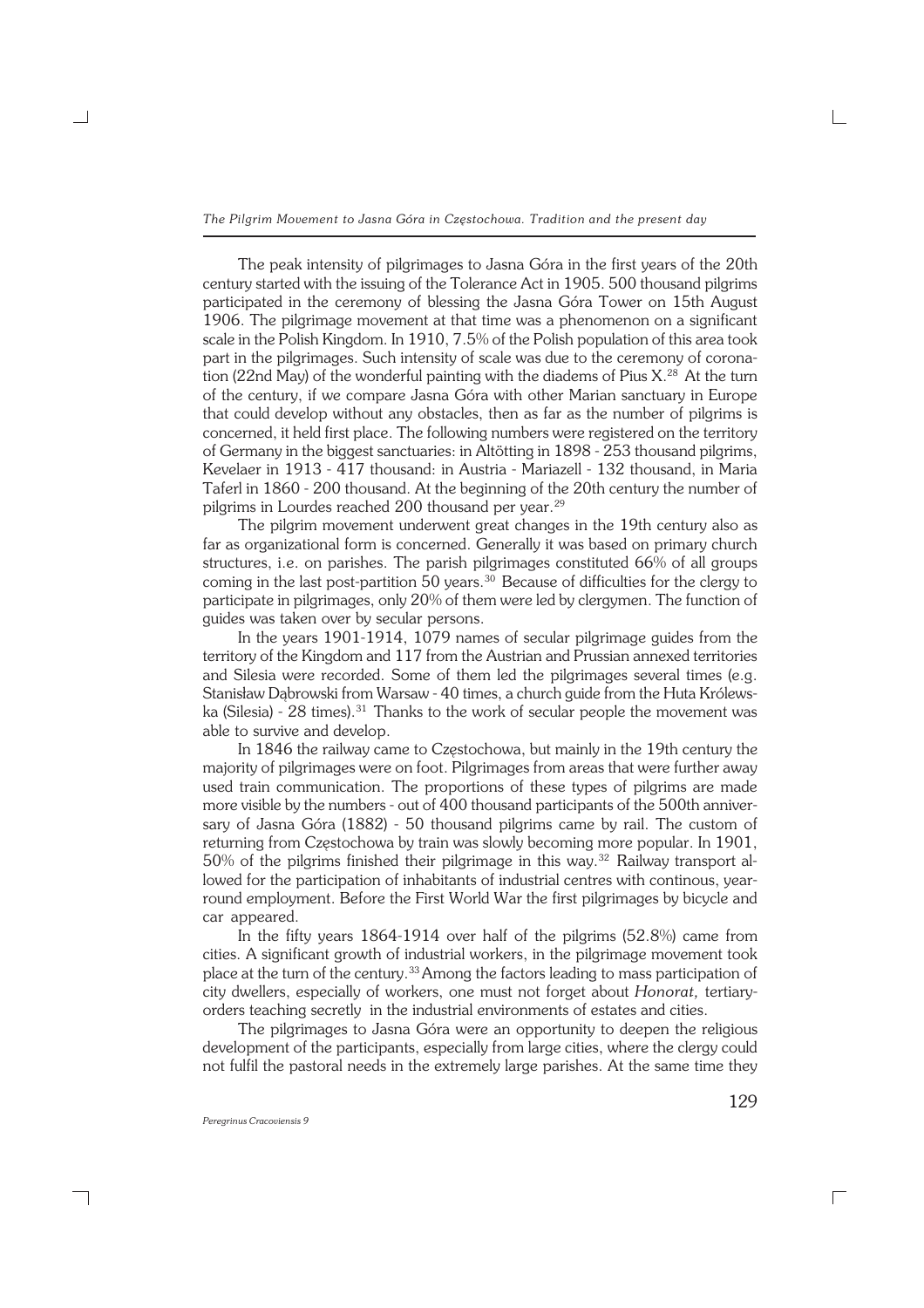*Zachariasz S. Jabłoński OSPPE*

 $\mathrel{\sqsubseteq}$ 

 $\overline{\Box}$ 

A view of the Jasna Góra monastery A reproduction of a postcard from the mid-19th century from The Graphics Collection of the Jagiellonian Library,

call number I.10034, vol. 171

130

 $\overline{\phantom{a}}$ 

 $\overline{\phantom{0}}$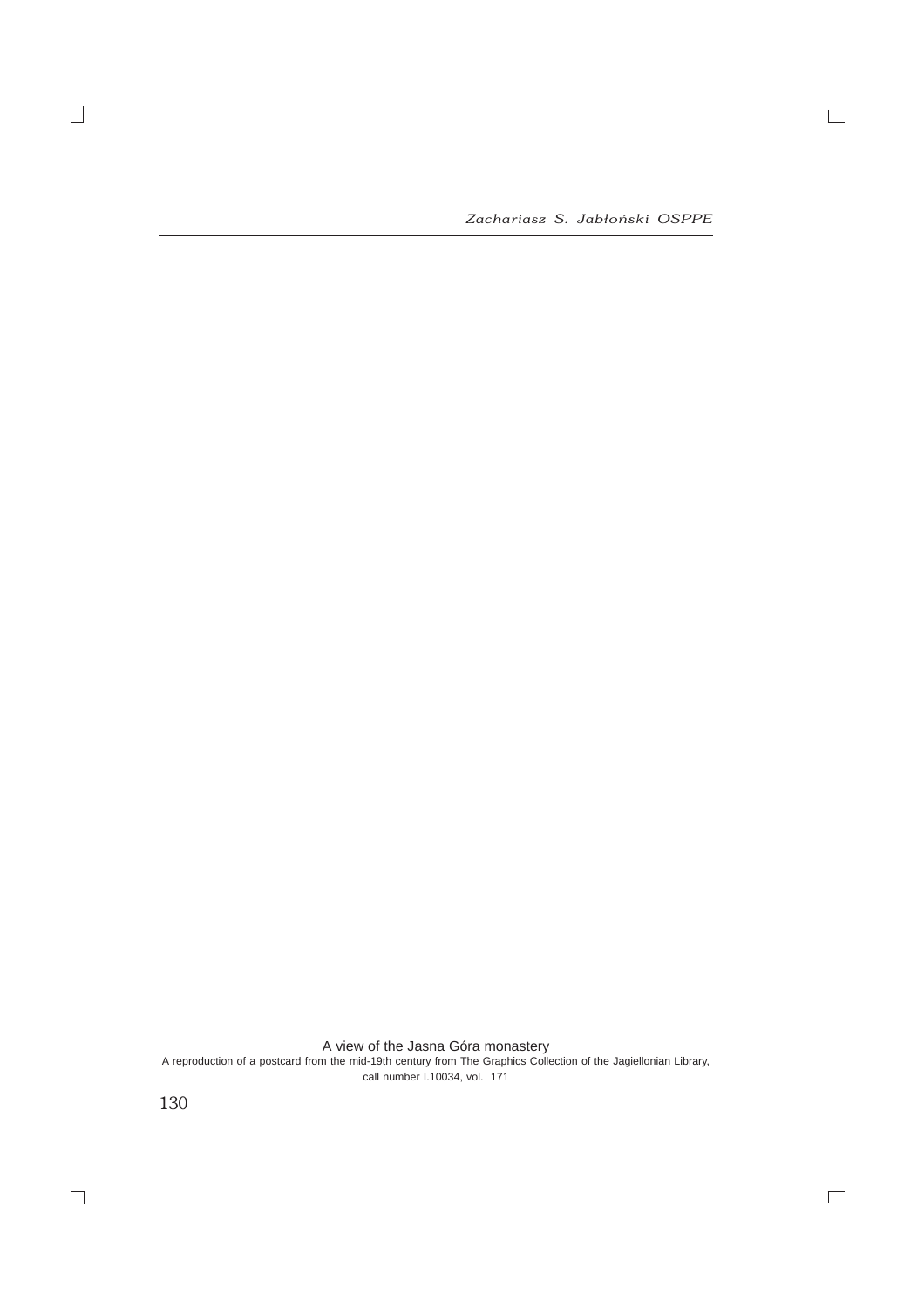played an indispensable role in the awakening and forming a national conscience among workers and the poorest inhabitants of towns, chiefly analphabets, who were under the pressure of Russification or Germanization.

Within the ranks of pilgrims from urban areas, there were also representatives of the intelligentsia, although their percentage was not very high. Among this group, the most dominant were teachers from private and public schools of various types and levels. More and more frequently they came with young people. Those were the years of struggle for the Polish School. The school and youth pilgrimages were in a way a demonstrative vote for the Polish character of schooling. The greatest number of teachers with their pupils came to Jasna Góra in 1909 on the occasion of a Industry−Agriculture Exhibition in Częstochowa.

The presence of people involved in the creation of national culture was also observed in the pilgrimage movement. Their significance is linked with the presence of Jasna Góra as a subject in the field of art developed by them and their contribu− tion to the form of national culture.

The role of writers in propagating the Jasna Góra Cult exceeded the limits of their own generations. One must name the Nobel Prize Laureates: Henryk Sienkie− wicz (1903) and Władysław S. Reymont (who came at least three times) but also Wiktor Gomulicki (1903), Eliza Orzeszkowa (1881), Jan Weyssenhoff (1890), Jan Baliński (1902), Maria Konopnicka (1902 and 1907). Journalists constituted an im− portant group. At the end of the 19th century, after the January Uprising, despite the activity of the Partitioners' censorship, they were the spokesmen of Polish public opinion. It should be noted here that 22 weeklies printed at that time in the Polish Kingdom also dealt with matters connected with the Jasna Góra Sanctuary.<sup>34</sup>

The participation of town associations consisting of a wide scope of social− occupational groups in the Jasna Góra pilgrimages undoubtedly influenced the proc− ess of reducing the laicalization among the circles of workers and decreasing indiffer− ence among the intelligentsia more than was the case in Western Europe.<sup>35</sup>

Despite the different political and economic−social situation of peasants in the annexed territories, a common feature of the changes undergone by this group was the increasing stratification and low level of culture connected with high rates of illiteracy. This was calculated into the occupation policy, especially by the tsarist authorities. Each pilgrimage, no matter how small it might be, was an important event in the life of a parish. After the pilgrimage, the news was passed on and the experiences of the pilgrims spread beyond the family and neighbourhood circle. The Jasna Góra message was spread through interpersonal ties. Mass ceremonies that gathered many thousands of participants gave the pilgrims a feeling of national solidarity, the experience of a community united by language and tradition, and most of all were a chance of a common prayer to the Patron and Queen of the Nation. Within the religious experience, a deepening of the national conscience of peasants, and concepts of independence appeared.<sup>36</sup> The importance of the process of consolidating the nation taking place at Jasna Góra was stressed by Henryk Sienkiewicz who in 1903 wrote the following words in the *Jasna Góra Book*: "*In*

┐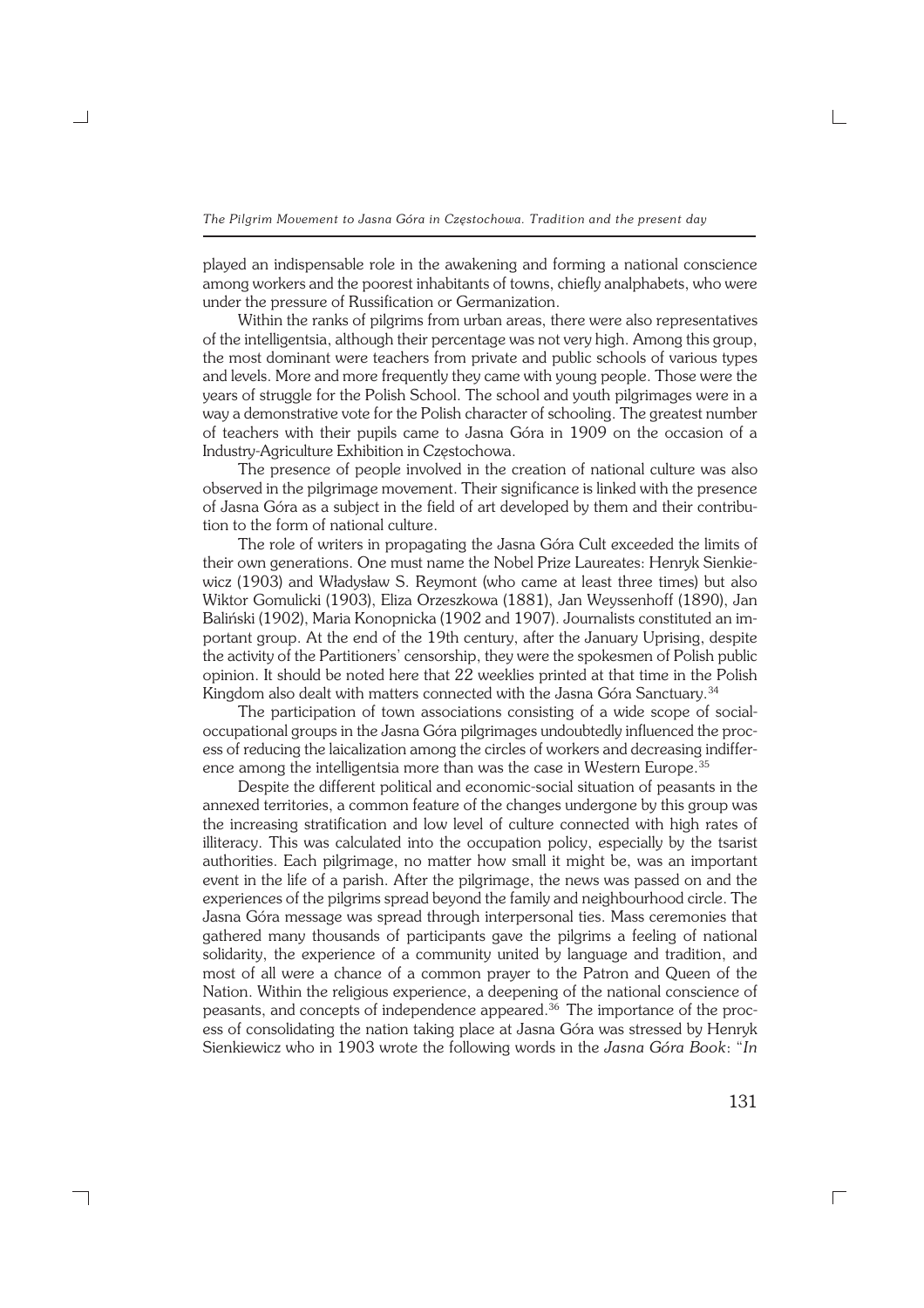"A procession with music passes below the walls" Fragment of an illustration from ca 1830 from the Graphics Collection of the Jagiellonian Library, call number I.6726, vol. 117 I

*Częstochowa at Jasna Góra beats the immortal heart of the Polish people*".<sup>37</sup> Yet, it beat with the feeling of national suffering and more and more frequently of social suffering.

The geographical range of the Jasna Góra pilgrimage movement in the 19th century was to a great extent expanded by Poles living on the continents of both Americas, in countries of Western Europe or those who had been deported by tsarist authorities to Siberia in the Far East The most frequently represented were Slavs: Croats, Czechs, Moravians, Slovaks, Slovenians. The number of Russians on pilgrim− age to Jasna Góra grew, especially among members of the Orthodox Church.

The words of A. Mickiewicz, who strove for the union of Slavs, are characteris− tic and confirm the tradition of Slavic pilgrimages. He said about Jasna Góra during his courses of Slavonic literature in Paris (1842): "*A place known to Slavs as a pilgrimage destiny, just like the Loretan Casa Santa*".<sup>38</sup>

The conviction about the integrating role of the Jasna Góra sanctuary for the Slavs was also understood by the Partitioners, especially by the tsarist authorities who treated the cult of the Jasna Góra Our Lady in an instrumental way, according to political categories. In 1813 as the result of the order of Tsar Alexander I, the Cult of the Jasna Góra Icon was introduced into the Orthodox Church. The tsar visited the Jasna Góra Sanctuary in 1820 and 1822; likewise Tsar Nikolas I in the years 1842 and 1852. These visits, although not devoid of religious moments, were dominated by political calculations. Particularly Nicholas I increased the battle with Polish na− tives in the eastern areas of former Poland where also the worshippers of the Uniate − Greek Catholic Church were persecuted. The subsequent tsarist governors in War− saw visited Jasna Góra as did the officials of the administration of various levels, teachers and also generals.

The propagandistic arrival in Jasna Góra in 1867 of several representatives of ten Slavonic nations on their way to the Slavonic Congress in Moscow was a very clear example of this. This congress was boycotted by Poles and other Slavonic

 $\Gamma$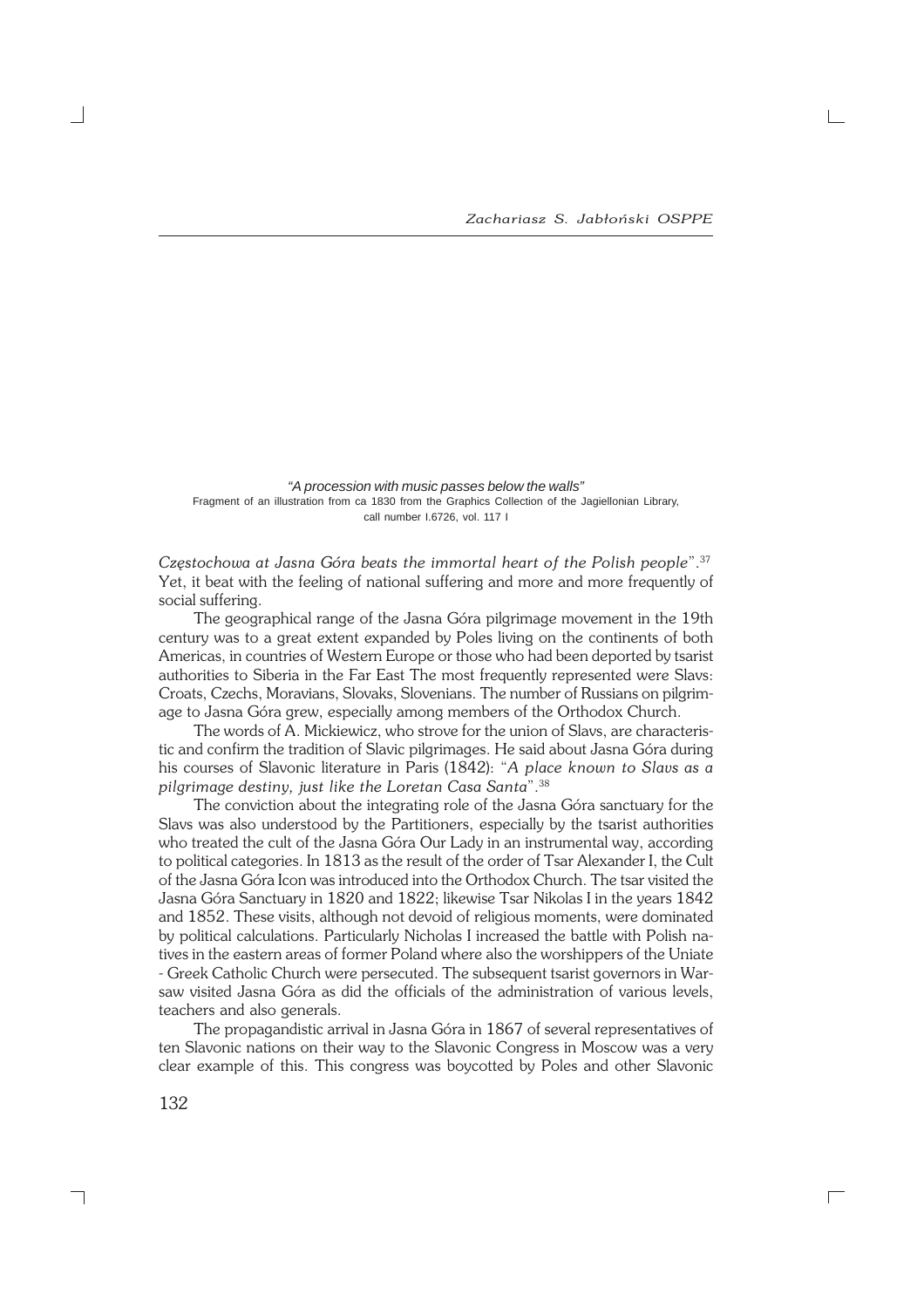nations that were opposing philo−Russian tendencies that approved the subjugating domination of Russia. The tsarist gendarmerie protected the delegates of the Con− gress to ensure that they would not make any contact with Polish pilgrims.<sup>39</sup>

The number of Russian Orthodox Church pilgrims who did not meet any obsta− cles increased. The Orthodox Church, influenced by politics, created incentives by means of specially prepared texts to encourage Russians travel to Jasna Góra and to buy copies of the Jasna Góra Icon. The number of Russians on pilgrimages must have been large as the tsarist authorities tried to organize a centre of the Orthodox cult in the Jasna Góra Sanctuary at the turn of the century, although there was already an Orthodox Church of St. Cyril and St. Methodius, converted from the Church of St. Jacob, in Częstochowa. At the beginning of the 20th century Jasna Góra was visited by representatives of the Orthodox Church hierarchy such as Arch− bishop Nikanor (1906) and Archbishop Nikolai (1908). The intensity of the pilgrim− age movement with the participation of Russians and other Slavonic nations was a challenge for the intellectualist S. V. Soloviev, who in his historiographical vision saw that the union of Slavs would take place via the Marian Cult connected with Jasna Góra and predicted that the further development of this cult might lead to the unifi− cation of Jews with the Church.<sup>40</sup>

The Jasna Góra pilgrimage movement in the 19th and the beginning of the 20th century included mainly pilgrims of the Roman Catholic faith, although apart from the aforementioned Orthodox Church believers, sometimes Protestants arrived; some even contracted mixed marriages. This diversification of pilgrims shows the multi−creedal range of the Jasna Góra Lady's Cult. This probably resulted from the dominance of general Christian forms over the more characteristic ones connected with the title of Queen of Poland. One may suppose that if it had not been for national antagonisms caused by the Partitions and the anti−Polish policy of the Parti− tioners, then Jasna Góra could have performed a significant ecumenical role.

## **3. The twenty year period between the World Wars**

When Poland regained independence in 1918 the political barriers making pilgrim migration difficult ceased to exist. The style of pilgrimage changed. More frequently trains were used and pilgrimages could travel by special trains with appropriate discounts depending on the size of a given group. In the late thirties peo− ple travelled also by bus.<sup>41</sup> Pilgrimages on foot constituted approximately 25% of all groups arriving.

The Church wanted to help the nation reach its identity and spiritual strength in the face of internal difficulties that were typical to a young state and the dangers resulting from the policies of neighbouring countries. That is why the Episcopate of Poland, being aware of the enrooted tradition of the Marian Cult of Jasna Góra, tried to concentrate the whole society − all of its strata and trade groups around Jasna Góra, the sanctuary of the Queen of Poland. This goal was to be attained by pilgrimages, as it was necessary to unite a society suffering from the separatism resulting from the Partitions and to strengthen the nation's spirit to cope with the difficult tasks of building a free country and new social order.

┐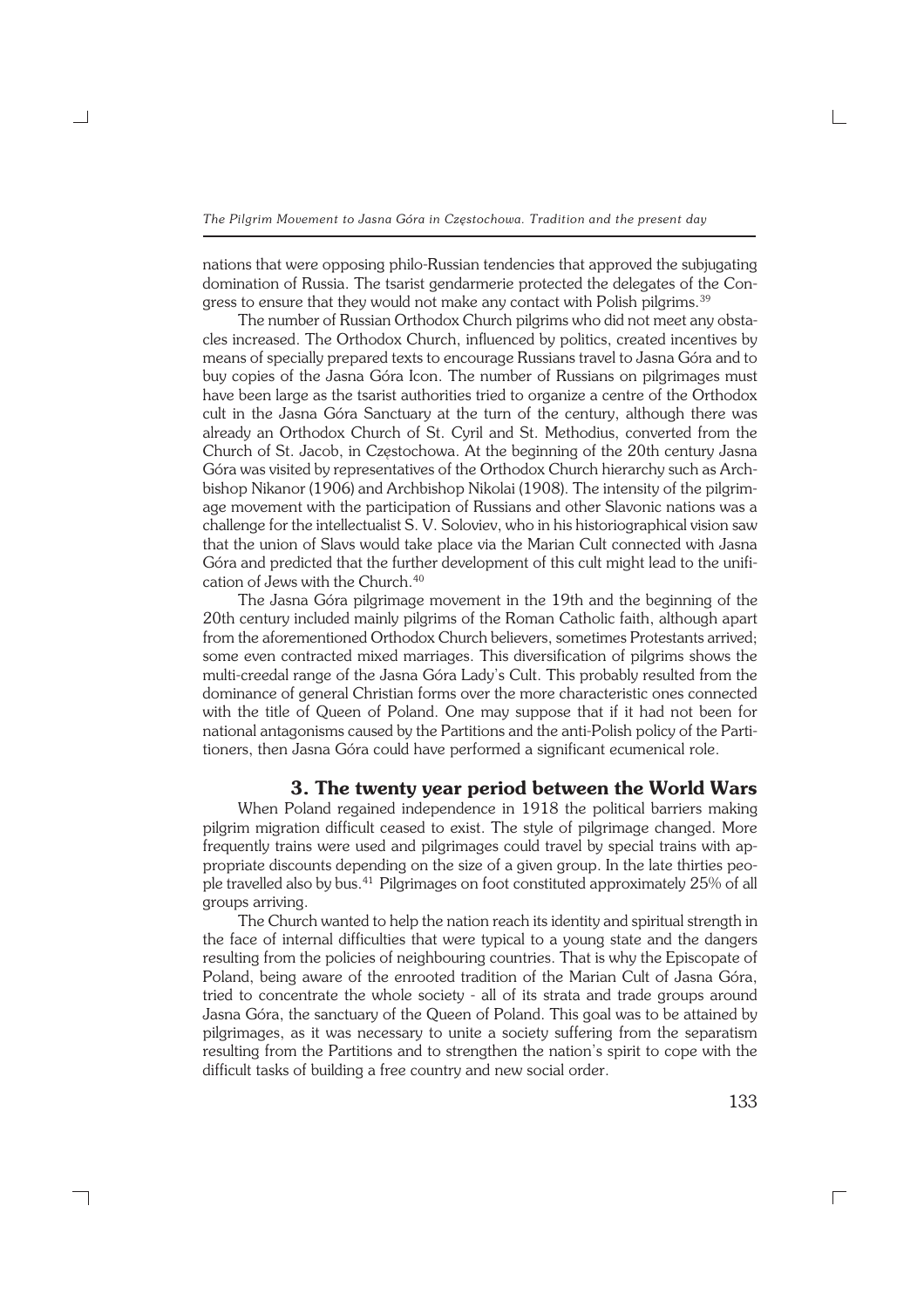A national pilgrimage on 3rd May 1926 was dominated by women (around 50 thousand) coming with a prayer for the regained independence by Poland and a plea for the further rule of St. Mary over the Nation. They placed symbolic votive offer− ings before the painting, namely a sceptre and globe.

In the thirties, Marian sodalities, societies, Catholic organizations and trade unions started to influence the style of pilgrimages. They often initiated a pilgrimage that would lead to the deeper experience of certain social and trade groups.

A decisive event was the celebration of the 550th anniversary of bringing the painting of Our Lady to Jasna Góra that were planned for the period between 15th August 1932 and 15th August 1933. The invitation of the General of the Pauline Order − Father Pius Przeździecki to various organizations and social groups was met with approval. "*Let the power of our homage be strengthened by the fact that in 1917 because of the war we could not celebrate the Jubilee of the Coronation of the Wonderful Painting that occurred then... its celebration should be more solemn... because the great burden of the economic crisis is on our shoulders. In the West there is a threat of war from a hostile neighbour. From the East, from the Antichrist 'Bolshevia' flows a wave of upheaval and crime, trying to throw the country into the depths of anti−religious anarchy. Our homeland is endan− gered by the defeat of faith and virtue in the nation, therefore we must renew them*".<sup>42</sup>

At the beginning of the jubilee celebrations on 14th August 1932, the Bishop of Częstochowa, Teodor Kubina, an advocate of social justice in his teaching cried out: "*We will not allow the difficulties of our times to break us, on the contrary − we shall use all our power to show and fulfil the great goals that have been laid upon us by God. Let us build a new Poland, let us build a new world, a new social order! Let us built it with undeterred faith!*".43 Calls from Jasna Góra to create order in social life according to papal encyclics and to begin reforms were heard. During the jubilee celebrations on 15th August 1932 with the President of the Republic of Poland, Ignacy Mościcki, government officials and the Episcopate of Poland headed by the Primate of Poland Cardinal August Hlond, in the presence of 400 thousand pilgrims praying in front of the Wonderful Painting that was brought onto the bulwarks, Jesuit Father Jan Rostworowski appealed: "*Today we need love and unity more than ever before as difficult times are approaching, we must change many things in our social order, forget a lot and understand*".<sup>44</sup>

The whole jubilee year 1932−1933 was filled with parish, state and trade pil− grimages. The number of participants was estimated to be more than a million. Pilgrimages were divided into those coming for summer Sundays and Marian indul− gences − as these still gathered the greatest number of participants. The indulgence of 26th August, i.e. the ceremony of Our Lady of Częstochowa, became the central celebration (for example, in 1934, 200 thousand people took part; 30 additional trains arrived).

To have a complete view it is necessary to mention the pilgrimages on the occasion of the Eucharistic Congress in Częstochowa (6−9th September 1928 − ap− prox. 500 thousand); 550 years of Jasna Góra (1932 − 26th August − approx. 250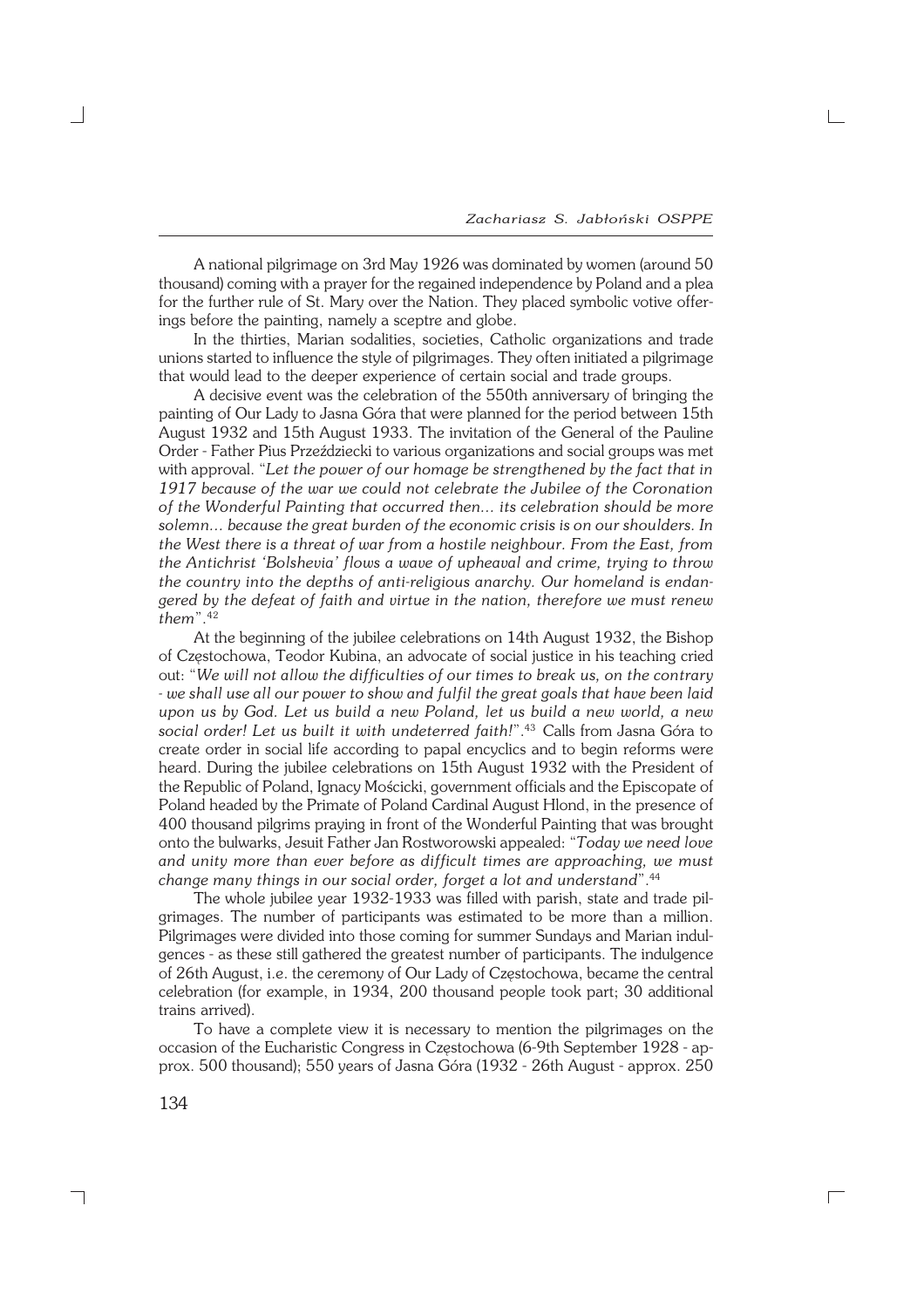thousand, 8th September − approx. 150 thousand); the Provincial Synod (26th Au− gust 1936) with the participation of Cardinals: Papal Legate − F. Marmaggio, A.Hlond, A. Kakowski, 56 bishops, approx. 250 thousand believers, the Third Order Con− gress (8−10th July 1939 − about 120 thousand). The clergy accompanying pilgrim− ages was estimated to be approximately 2500 per year.

In total the pilgrimage movement in the interwar period consisted of 19,340 pilgrimages with 4,803,062 pilgrims representing at least 2,140 parishes, whichis 38.7% of all parishes of the Latin Confession on the territory of the Republic of Poland in 1939. This high percentage confirms the high activity level of the basic church communities, i.e. parishes in organizing the pilgrimage movement. Never− theless the engagement of societies and organizations in the pilgrimages was large and increased. During the twenty years, in pilgrimages of a state − occupational type were 1,140,174 pilgrims (over 23.7% of all pilgrims) who came in 6,340 groups (32.8% of all groups). The number of pilgrims coming from abroad in the years 1919−1939 was 140,582 (approx. 3%) in 804 groups (over 4.2%). Amongst these the majority were Silesians and representatives of Polish emigration from many coun− tries all over the world.

The peak level of pilgrimage was reached in the last three years before the outbreak of the Second World War. In 1938 Jasna Góra was visited by nearly a million pilgrims. The level of the pilgrimage traffic was more or less the same as Lourdes (approx. 1−1.2 milion per year).45 The above figure shows that about 5% of all Catholics of the Latin Confession participated in the movement. Therefore, one may notice a decrease in the pilgrim activity of Poles in comparison to the last years before the First World War. This situation resulted chiefly from a decrease in living standards for a sizeable part of the population caused by wars and economic crises.

Students started a series of pilgrimages of state−trade groups with the national pilgrimage of 22nd May 1936 in which 20 thousand students and 100 thousand other pilgrims took part. The students made Our Lady of Częstochowa, the Queen of Poland their Patron and swore to build Poland according to the rules of the *Gos− pel*. In this way the process of changing the Jasna Góra Marianity was to become stronger. It was to form active participants of social and political life based on Chris− tian values.<sup>46</sup>

In 1937 a national pilgrimage of teachers was organized with the participation of 20 thousand people, i.e. 28.6% of all teachers who were Catholics (approx. 70 thousand), belonging to three trade unions including ZNP (the Polish Teachers' Asso− ciation). Some people tried to use the latter to secularize society. The majority of participants included teachers working in primary school. This type of pilgrimage participation was considered favourable, as schools teachers at this level had contact with the widest range of society. This factor, for religious−patriotic education, was of considerable importance.<sup>47</sup>

The gathered teachers spoke the words of the oath: "*Holiest Mother of the Lord, Mary Blessed by God. We the Polish teachers, members of the Polish Nation, the righteous children of the sacred Church, to your protection and care we place ourselves and our families, and the children whom we look after...*

┐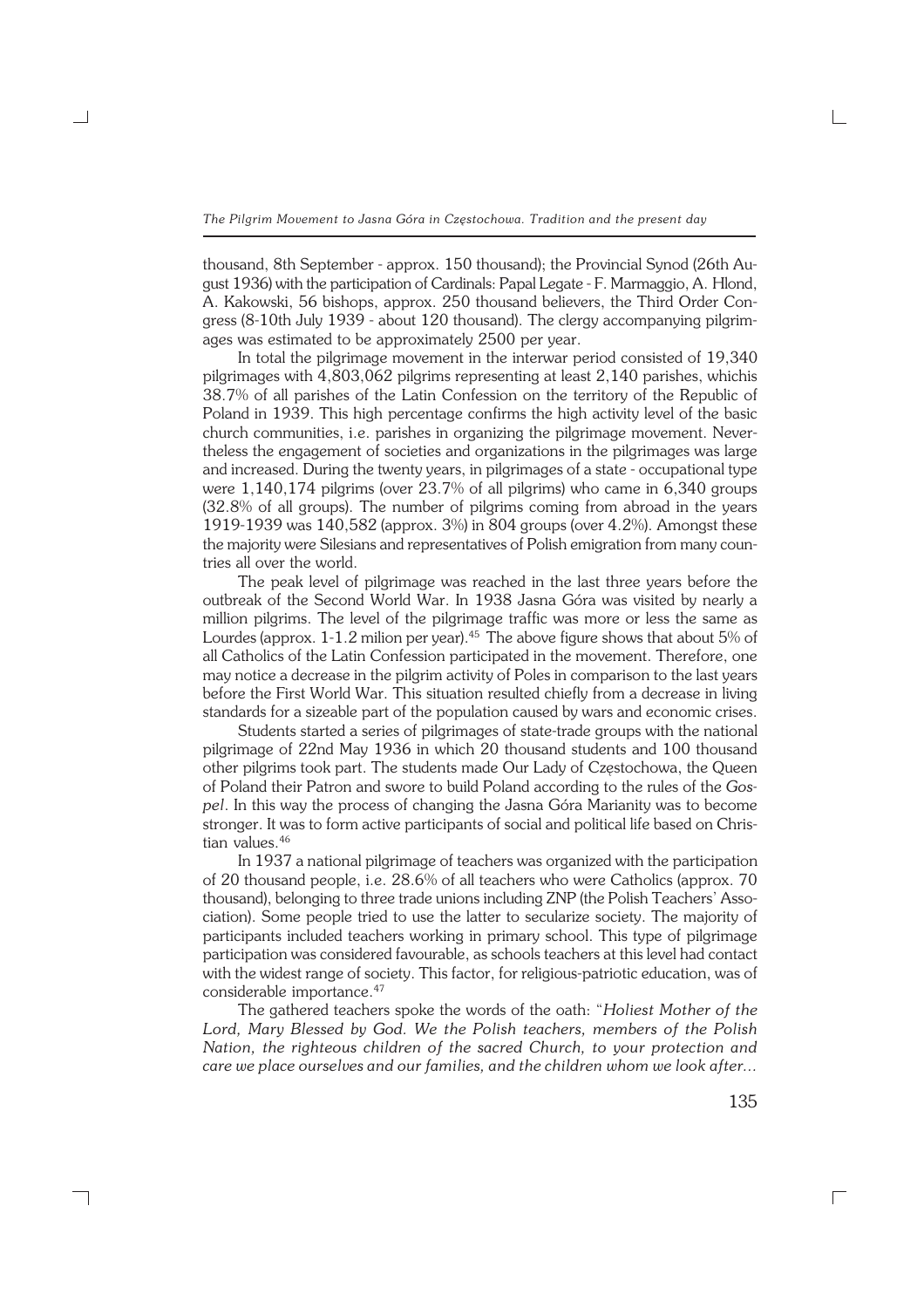*Thou who give a rebirth to the Nation's Spirit! We promise, and decide that in the battle for the soul and good of the child, we shall not give ground, and that Catholic parents will always find us on in the same side. By word and example of our lives these children we shall protect and all bad influence repel from them.*

*Therefore, we will not stop in helping our youth grow into honest men, conscientious workers, zealous Catholics, good Poles and valiant citizens of our Country*".<sup>48</sup>

In the oath sworn by the teachers; apart from the duty to protect the Catholic religion and the Church, also an increase of the profession's ethics and educating in the spirit of Catholic principles were considered important.

The teachers continued the tradition of leading pilgrim excursions against the will of tsarist authorities dating back to the period before the First World War. On the basis of surveys we note that out of 559 school groups, 388 were led by teachers. This was nearly 70% of all pilgrim guides. From 1928, 2850 youth groups with 390 thousand people participating were recorded at the sanctuary. 1,655 youth groups from 560 state and private high schools came, which was 60% of the schools at that time. The years 1918−1939 brought 547 groups from vocational schools with the participation of 25,573 pupils. Apart from the above mentioned pilgrimages, about several hundred stedent representatives took part in the Congresses of Marian Sodalities of high schools in the years 1924, 1930, 1934 and 1936.

The largest pilgrimage of youth in Poland was held on 24th September 1938 when 100 thousand members of the Catholic Union of Young Men (Katolicki Związek Młodzieży Męskiej), i.e. 80% of the organization members that constituted one of the four columns of Catholic Action. Primary schools brought 2,500 groups with the participation of 95,739 pupils. The participation of school youth in pilgrimages to the national sanctuary had not only religious significance but was also an opportunity to form patriotic attitudes.

60 thousand people took part in the Polish Pilgrimage of the Catholic Union of Women in 1936. The Polish pilgrimage of the Catholic Society of Catholic Husbands in 1937 consisted of 80 thousand members.

Polish pilgrimages had also delegations of other nations joining in. Most fre− quently these were Catholic organizations from Czechoslovakia, Hungary and France. Foreigners came to Jasna Góra on the occasion of international congresses and conferences that were organized in Poland.<sup>49</sup>

In due time the Catholic elite started to change into medium of living faith. One must stress the characteristic Marian features that were expressed by the swearing of oaths by numerous social groups. Therefore, thanks to the integrating role of swearing oaths in front of the Queen of Poland, a consolidation of the believers into Christian life took place. This was done so that it could penetrate the social life of the Nation.

It is necessary to note a sceptical attitude towards these pilgrimages in some circles of journalists who showed certain marginal or negative moments or negation, or interpreted them politically − in order to diminish their importance. An example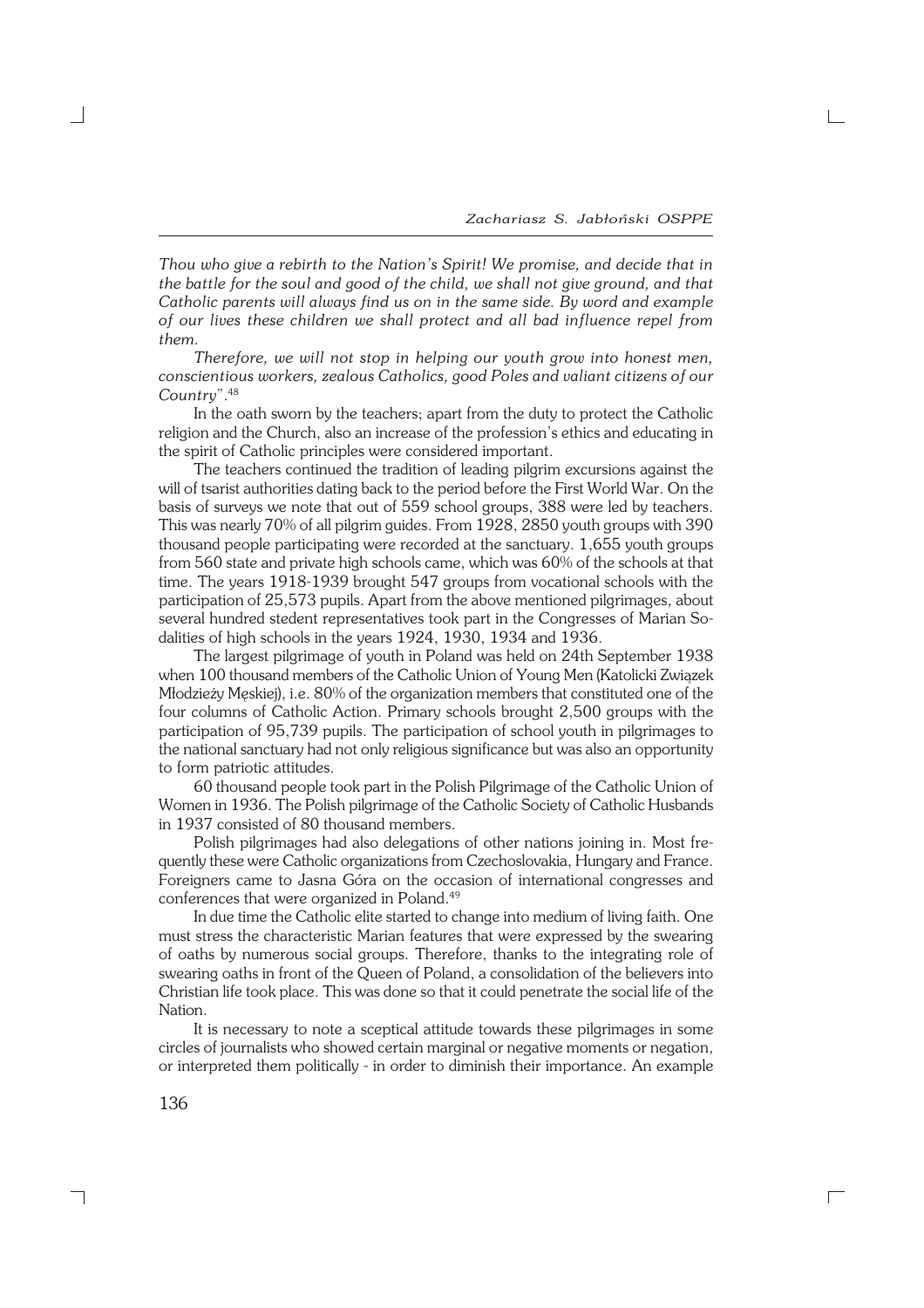of this was the standpoint of W. Lewandowicz who in 1936 was a co−author of a protest against an academic pilgrimage but later changed his opinion, as one may presume, due to the observed effects.<sup>50</sup> During the last years before the outbreak of the Second World War, a mobilization was underway to protect the endangered sovereignty of Poland.

# **4. Contemporary times marked by totalitarianism and the pontificate of John Paul II**

During the Second World War organizing pilgrimages was forbidden. Pilgrims came to Jasna Góra individually or in small groups. The annual Pilgrimage of Aca− demic Youth was continued in conspiracy (Karol Wojtyła participated twice − 1942 and 1943). The new social−political situation in Central and Eastern Europe after the end of the War, resulting from the take over by the Communists, obviously could not have been without an effect on the pilgrimage movement that was marked by the war experiences of the participants. Many people, not only from Poland, went on pilgrimages in the spirit of thanks for survival, fulfilling oaths sworn during the war. Anational pilgrimage with the participation of Cardinal August Hlond and the Epis− copate of Poland took place on 8th September 1946 on the occasion of devoting Poland to the Immaculate Heart of the Virgin Mary. Members of parish communities (500 thousand) took part in it.

In 1951 the style of pilgrimages changed under the pressure of state authori− ties which intended to erase Catholicism from Poland. The pageant side of the pilgrimages and the associated folklore cease to exist The celebrative type of pilgrim− ages was replaced by that which was private and individual. The dissolution of church organizations, including church brotherhoods, eliminated the participation of secular persons as organizers and guides of pilgrimages. As a result, the members of the clergy became responsible for the pilgrimages. With the exception of the Walking Pilgrimage from Warsaw, other pilgrimages to Jasna Góra ceased to exist. The Warsaw pilgrimage started to change into a national one and later into an interna− tional one. The pilgrimage on the occasion of the Ceremony of Our Lady of Często− chowa on 25th August 1956, in an atmosphere of social tension after the bloody massacre of workers in Poznań (June 1956), gathered nearly a million worshippers who swore the oath prepared by Cardinal Stefan Wyszyński, then in prison. Occupa− tional pilgrimages were resumed with a pilgrimage of doctors on 2nd December 1956 with the participation of Poland's Primate, Cardinal Wyszyński, who had been released from prison.<sup>51</sup>

The Peregrination of the Copy of Jasna Góra Painting blessed by Pius XII inau− gurated the Celebration of Our Lady of Częstochowa on 26th August 1957 with the participation of nearly a million people. This was to be a means, within the Great Novena, of a religious−moral renewal of Polish Society in the perspective of the approaching Millennium of Poland's embrace of Christianity.

The Episcopate of Poland chose, as one of the chief elements of ministrative strategy, nationwide pilgrimages to Jasna Góra because of a return by the Commu−

┐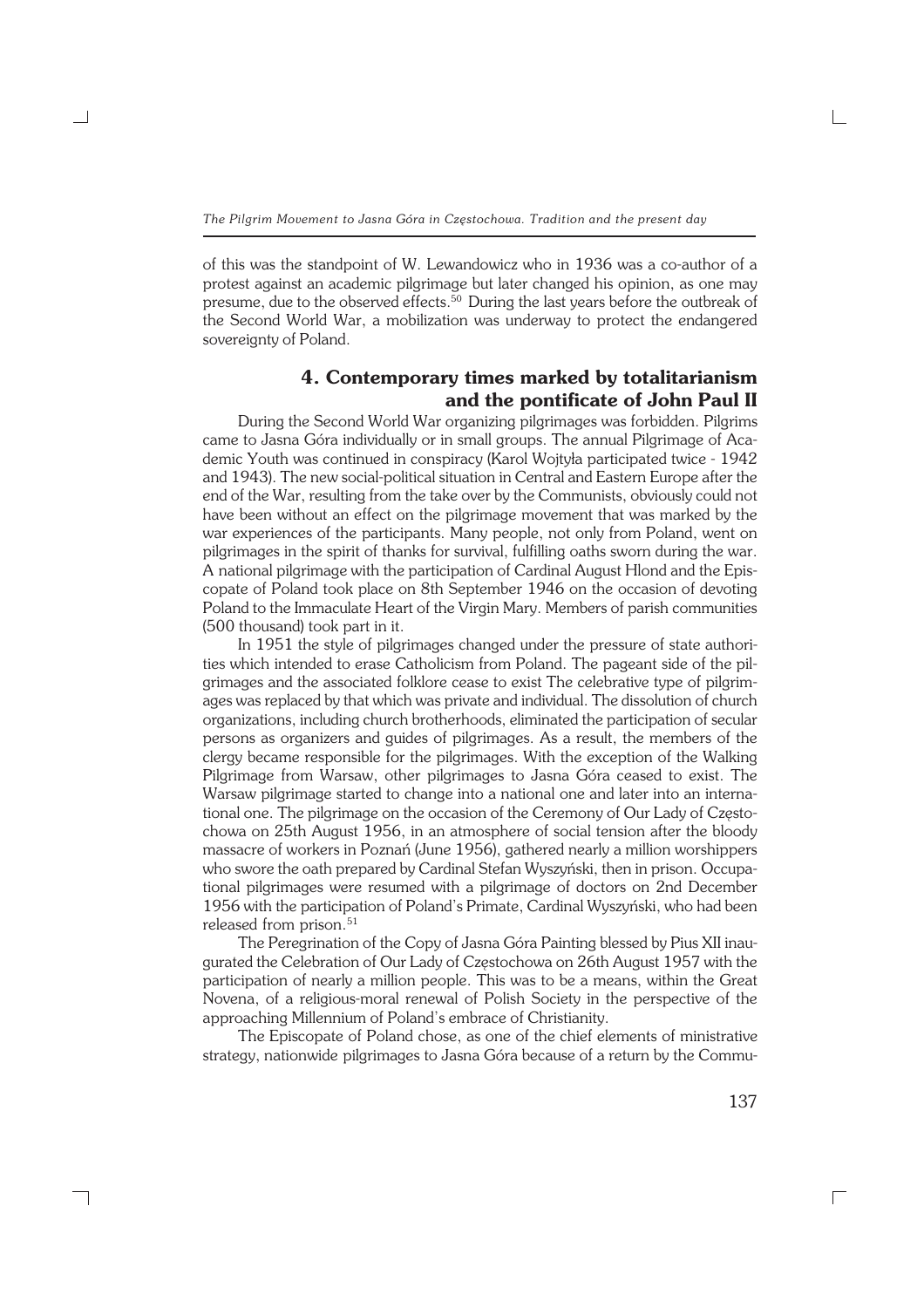$\Box$ 

nist authorities to a policy of administrative and ideological battle against the Church. These types of pilgrimage were connected with the most important Jasna Góra celebrations − the Ascension of Our Lady (15th August), the Feast of Our Lady of Częstochowa (26th August) and the Queen of Poland (3rd May) − were tolerated by the totalitarian regime. All others were considered illegal gatherings.

The national pilgrimages were preceded by ministerial letters of the Episco− pate of Poland. The Marian Committee of the Episcopate worked out ministerial materials that were to prepare the parishes and put the programme into practice.<sup>52</sup> Because group pilgrimages were supressed by the state administration in the seven− ties, the movement was dominated by individual pilgrimages. Only 10% of pilgrims came in groups. This had an influence on evangelization. The pilgrims, deprived of a joint programme, had only what the ministers of the sanctuary could offer them.<sup>53</sup> Let us list some of the pilgrimages. In 1962 − on 26th August the National Youth Pilgrimage took place with the participation of 500 thousand parish members. It was an important event in the year of the Great Novena devoted to youth: *"The Polish Youth Loyal to Christ"* was the motto. The socio−political context present in Poland showed the importance of this pilgrimage. It was held after religious educa− tion had been removed from schools and an intensive secularization offensive to− wards youth had been initiated in a connected attempt on the part of the state administration to stifle the catechism teaching conducted at churches.<sup>54</sup>

The National Pilgrimage of Women and Girls on 26th August 1965 gathered over 300 thousand parish representatives. The women − mothers through the act of devotion to St. Mary committed themselves to nurture Marian religiousness in their circles in the spirit of responsibility for faith and human life.<sup>55</sup>

The international interest in the Second Vatican Council forced the Communist authorities to tolerate the autumn pilgrimages of parish delegations in the years of the Council sessions. In 1962 autumn pilgrimages from all around Poland were initiated. During their stay at Jasna Góra the representatives of parish communities often offered the Church the toil of night prayer watch, the struggle for moral re− newal of their own communities and reconciliation and concord. Symbolic signs were passed in the sanctuary, such as: candles, sermon hosts, paintings that created spir− itual ties between the parish community, the working Council and the praying Church in Poland. They called to form Christian attitudes of mutual love and concord. Their participants, due to the lack of objective information concerning the sessions of the Council, received it here and passed them on in their own circles.

A very important event in 1965 was the taking of copies of the Our Lady of Częstochowa image by parish delegations. The copies later visited the families in the parishes. This family peregrination was linked with the target of Marian religious− ness, i.e. with an ecclesiastical dimension connected with the Act of submission to St. Mary for the freedom of the Church. On this occasion reconciliation took place between neighbours and the rebirth of community ties in many circles occurred. It is necessary to stress that the parish delegations came to Jasna Góra with books of promise of spiritual gifts offered via the Church for the Council.56 The pilgrimages of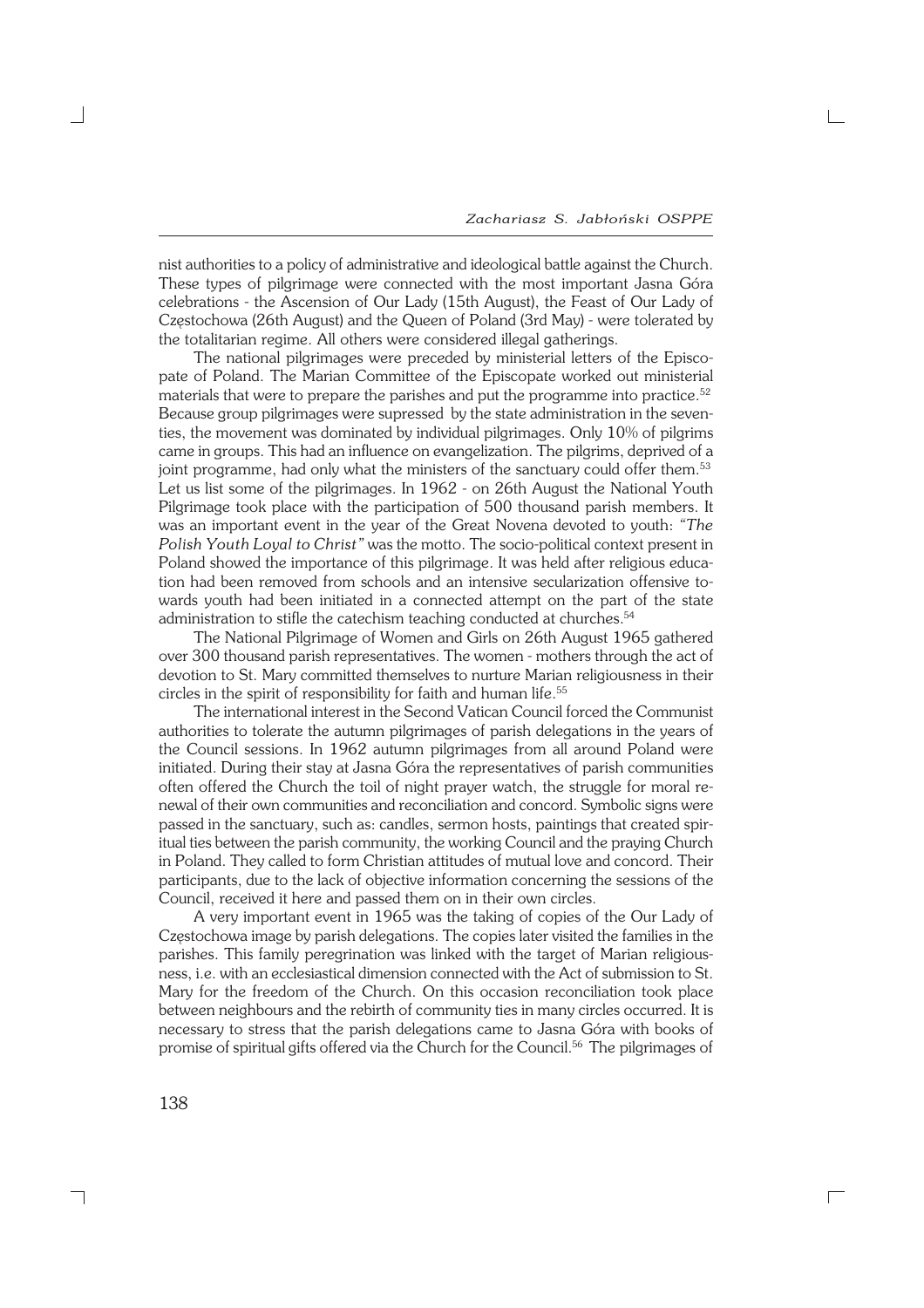parish delegations during the Council that were planned by the Episcopate of Poland proved to be fruitful in many circles. In the following years they continued spontane− ously.

200 thousand believers took part in the pilgrimages of parish delegations in 1972. It was a year of prayer for Polish Youth.<sup>57</sup> The greatest intensity of visits was achieved by parish delegations in 1978 which were devoted to a special prayer for Polish families. At the Sanctuary, the delegations received a Bible and rosary which were to peregrinate around families in the spirit of Church's teachings − the family is the Church of the home.<sup>58</sup> The high participation (500 thousand people) in the parish delegations in 1978 was caused by the election of John Paul II to the Papal Throne. A similar intensity was reached by parish delegations in the Marian Year 1987 when the parish representatives came in diocese pilgrimages with their bish− ops in order to start the peregrination of the Jasna Góra painting once again. 500 thousand people took part in the the delegations' pilgrimages.<sup>59</sup>

The Millennium Celebrations of Poland's Baptism on 3rd May 1966 were cel− ebrated under the leadership of the Papal Legate, Cardinal Stefan Wyszyński, rep− resenting Paul VI who had been refused a visa by the authorities, and the celebrant Archbishop Karol Wojtyła. Although this happened an atmosphere of political ag− gression and terror, it still gathered 300 thousand pilgrims.

The Pilgrimage of Men and Young Men on 28th August 1966 under the motto "*Te Deum of Men for the 1000th Anniversary of Christianity in Poland*" was held with the participation of 250 thousand people. Cardinal K. Wojtyła entreated the gathered for a responsible experiencing of the Christian calling.<sup>60</sup> With time other pilgrimages became possible, for example pilgrimages of combatants in 1973, while trade ones became less feasible. The intensity of the pilgrimage movement in the years 1962-1978 was on the level of 1.5-3 milion.<sup>61</sup>

In the years 1979−1987 the number grew to 3−5 milion. The majority of pil− grims came to Jasna Góra during the Pilgrimages of John Paul II (1979, 1983 and 1987).<sup>62</sup> In 1981 the character of Polish pilgrimages to Jasna Góra was modelled by workers − members of the "Solidarity" trade union, who initiated a revolution without bloodshed that ultimately led to the fall of Communism in Europe. After the introduc− tion of Martial Law (13th December 1981), the Communist authorities tried to limit the pilgrimage movement once again, especially that on foot, which always constitut− ed an environment for independent public expression of opinions. In 1982, at the initiative of Father Jerzy Popiełuszko, the First Pilgrimage of the World of Workers arrived.<sup>63</sup> In the forthcoming years this pilgrimage, marked with banners and flags of the Solidarity regions, was the pilgrimage most attacked by the Communist au− thorities.

Likewise in workers' circles, a need to organize trade pilgrimages appeared. The majority of these were initiated by secular persons. Before the Solidarity trade union was formed, the authorities tolerated two vocational pilgrimages, namely of the health services and of teachers. In the eighties, the following national pilgrimag− es became a feature of the calendar: Bankers, Businessmen, Power Workers, Elec− tricians and Electronics Specialists, Miners, Railway Employees, Merchants, Teach−

┐

139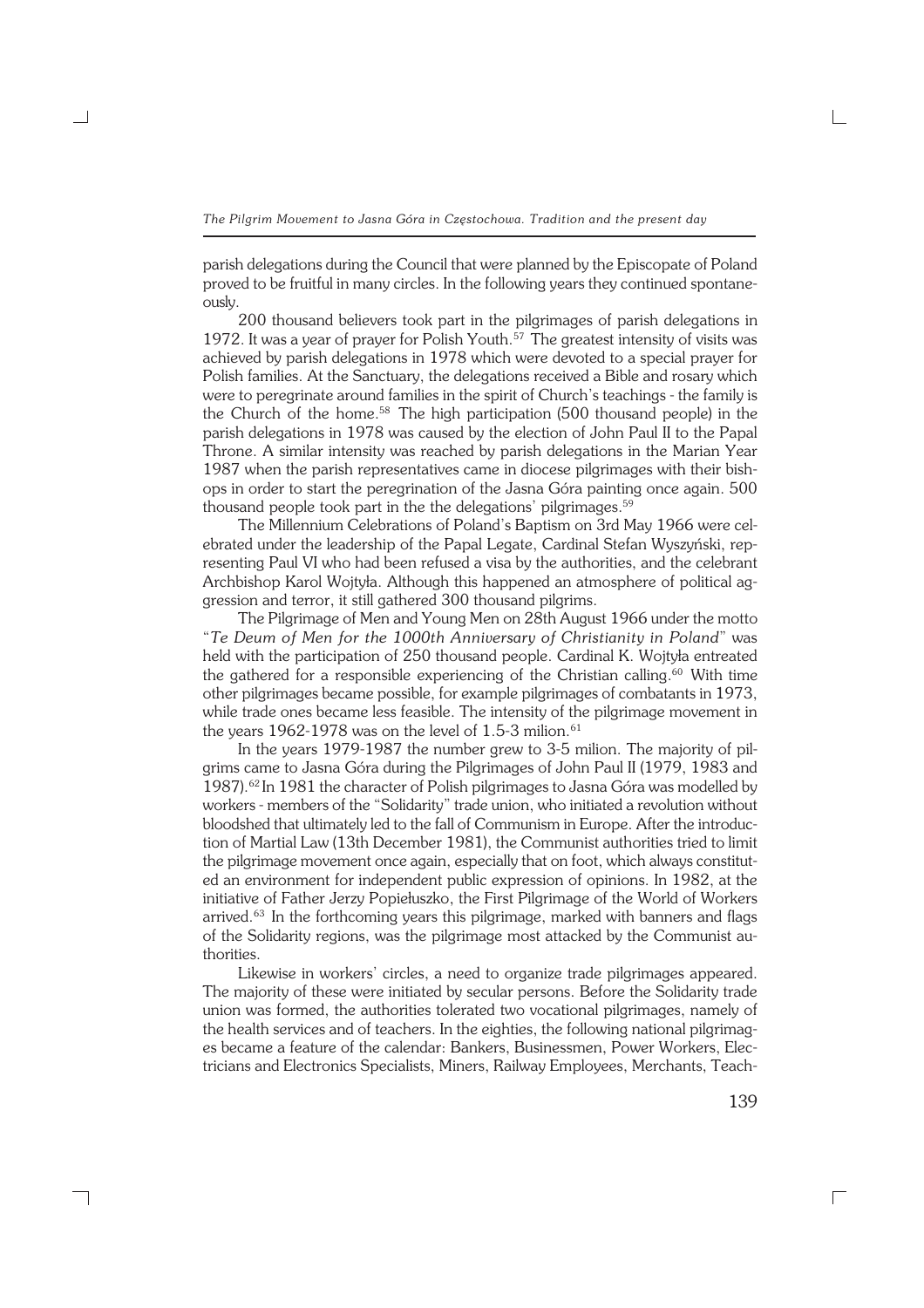ers, Seamen, Gardeners, Communication workers, Water Distribution Plant Work− ers, Environment Protection workers, Lawyers, Tourist Guides, Bee−keepers, Farm− ers, Craftsmen, Veterinary Services and those of Artistic Circles.

Apart from the above enumerated, pilgrimages from various places of work arrived. Furthermore, some occupations had special walking pilgrimages − for ex− ample the farmers from the Zielona Góra−Gorzów diocese (from 1983 with 1000 to 1500 people participating).<sup>64</sup>

Trade pilgrimages took place with the participation of cardinals and bishops as the Presidents of the Ministerial Committees of the Episcopate of Poland. These were a chance of uniting trade circles in the spirit of Catholic social teachings. Sec− ular specialists of certain disciplines took part in the evangelizing. They analysed the social teachings of John Paul II contained in his encyclicals. The largest number of people participated in the Pilgrimages of the World of Workers and Farmers, each of them gathering 100 to 200 thousand people. The Holy Father addresses his letters or telegrams to these pilgrimages with suggestions for dealing with the most contemporary religious and social problems.

Nearly in each pilgrimage of this type, ministers of related departments or their representatives take part and organize meetings (mainly) with the representa− tives of Solidarity which probably leads to a decrease of social tensions.

As a result of the collapse of the totalitarian system in 1989, the structure of the Jasna Góra pilgrimage movement broadened. Institutions, circles, trade groups that were obliged to take part in propaganda atheisization or could not reveal their religious beliefs now take part in them. President Lech Wałęsa was officially on pilgrimage several times, also the Prime Ministers of the Republic of Poland and ministers of various departments. Not all of these pilgrimages have become annual, although they have changed certain stereotypes. For example after a 50 year break, the Polish Army with about 20 thousand soldiers of all formations, including generals and high ranking officers, came on 9th September 1990. On 6th January 1993 a pilgrimage of school superintendents with the Minister of Education Prof. dr hab. Z. Flisowski and Department Directors also visited the sanctuary (130 people).<sup>65</sup> It seems that since 1990 the annual Pilgrimage of Voivodes and Civil Service employees with about 500 to 1000 people has become a tradition.

Some vocational pilgrimages invite representatives of trade unions of related trades from abroad. This is done by the employees of the Polish State Railways. Others simply express their solidarity with other Churches, for example the Pilgrim− age of Bank Employees gave liturgical items as gifts to Churches in Belorussia and the Ukraine.

Approximately 1 million people participate in trade pilgrimages to Jasna Góra, about 25% of all annual pilgrims. Because of the number of participants and the variety of represented occupations in the Jasna Góra pilgrimage movement, they are a unique phenomenon in the Christian world.

The socio−political changes occurring in Poland after 1989 are visible as far as the pilgrimages of school children and youth are concerned. There has been an flood of school groups with teachers that usually come by coach. In the past, teachers were

 $\Gamma$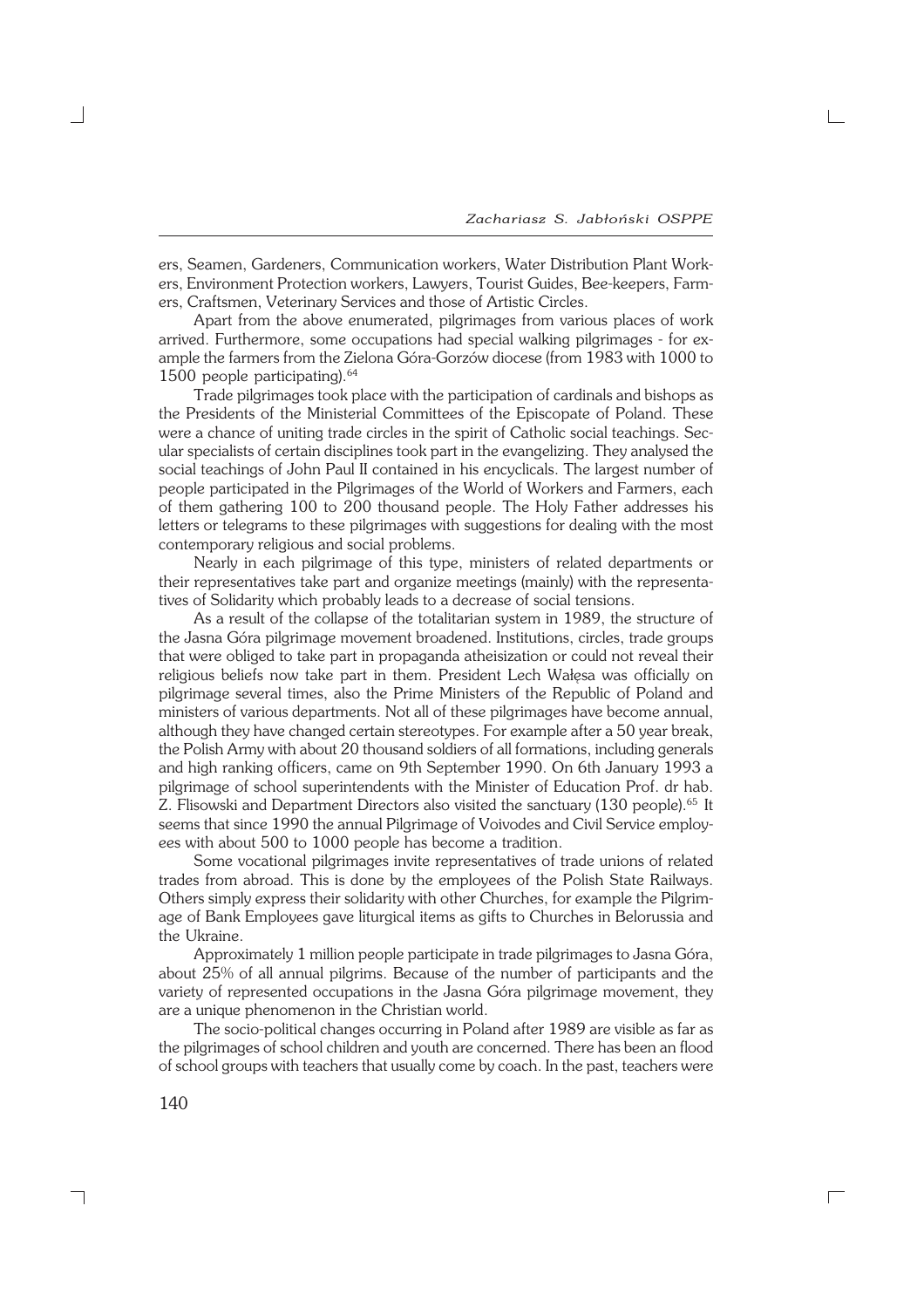fired for such activities. The changes occurring in youth pigrmages are best seen in the example of pilgrimages of pupils before sitting the examination for the secon− dery school certificate, although the figures available are definitely much lower than the real scale of the movement.

Already in the eighties the number of diocese pilgrimages of secondary school graduates became an important feature of the pilgrimage movement. In 1987 nearly all dioceses in Poland organized such pilgrimages.

A significant increase in the number of participants of these pilgrimages was noticed after the fall of the Communist system in Poland and their number nearly doubled in the years 1989−1995. In 1989, 44,770 participants were recorded which was 10.65% of all that year's secondary school graduates; in 1995 the number was  $82,697$  which is  $22.1\%$ .<sup>66</sup> This is an increase of over 47 thousand graduates. This high number of graduate pilgrims is evidence of the commitment of the newly creat− ed dioceses. In the Church this seems to be an isolated phenomenon. For the eccle− siastical−social formation of the young, an important role is performed by meetings with Bishops. Sometimes they include witnesses of faith engaged culture at the high− est level or with participants of public life, for example the well−known film director Krzysztof Zanussi and editors of Catholic periodicals.

Teachers take part in pilgrimages with graduates most frequently, for example in 1995 - 170 teachers and 56 ministers came with 4,800 graduates.<sup>67</sup> The active participation of teachers exceeds the religious dimension and presumably causes an increase in trust which is necessary in the upbringing of the young generation. And the youth themself became the subject of evangelization through discussions on the Way of the Cross and the Mysteries of the Rosary. Troupes of young people present− ed their artistic programmes on religious matters. For many the pilgrimage could be an important step in achieving religious and social maturity.

Students came on a different pilgrimage with an evangelical programme real− ized by the most renown professors, ministers and journalists. In 1985, 40 thousand people took part in the 50th academic pilgrimage.<sup>68</sup> Students participate in pilgrimages that go on walking and they are often the co−organizers of the pilgrimage programmes. In 1981, the Diocese Academic Walking Pilgrimage from Warsaw was established. It consists of several thousand participants although not all of them are students.

National pilgrimages of post−school and working youth that are organized in June and in which 10−40 thousand people take part have another religious−social value.<sup>69</sup> The evangelization performed is aimed at increasing the level of personal culture of their lives as well as preparing them for life in the family.

Pilgrimages of non−formal movements are unique in their character. This is due to the fact that for many years there were no organizations of a religious profile in Poland. They performed a formative function in preparing their members for evangelization. Let us list the most important: *Neokatechumenat, Ruch Światło−Życie − Oazy* (The Light−Life Movement − otherwise called the "Oasis"), *Ruch Odnowy w Duchu Świętym* (The Movement for Renewal in the Holy Spirit). In the years 1993− 1996 their number rose to 100−200 thousand.<sup>70</sup> *Ruch Trzeźwości im. Maksymili−*

┐

141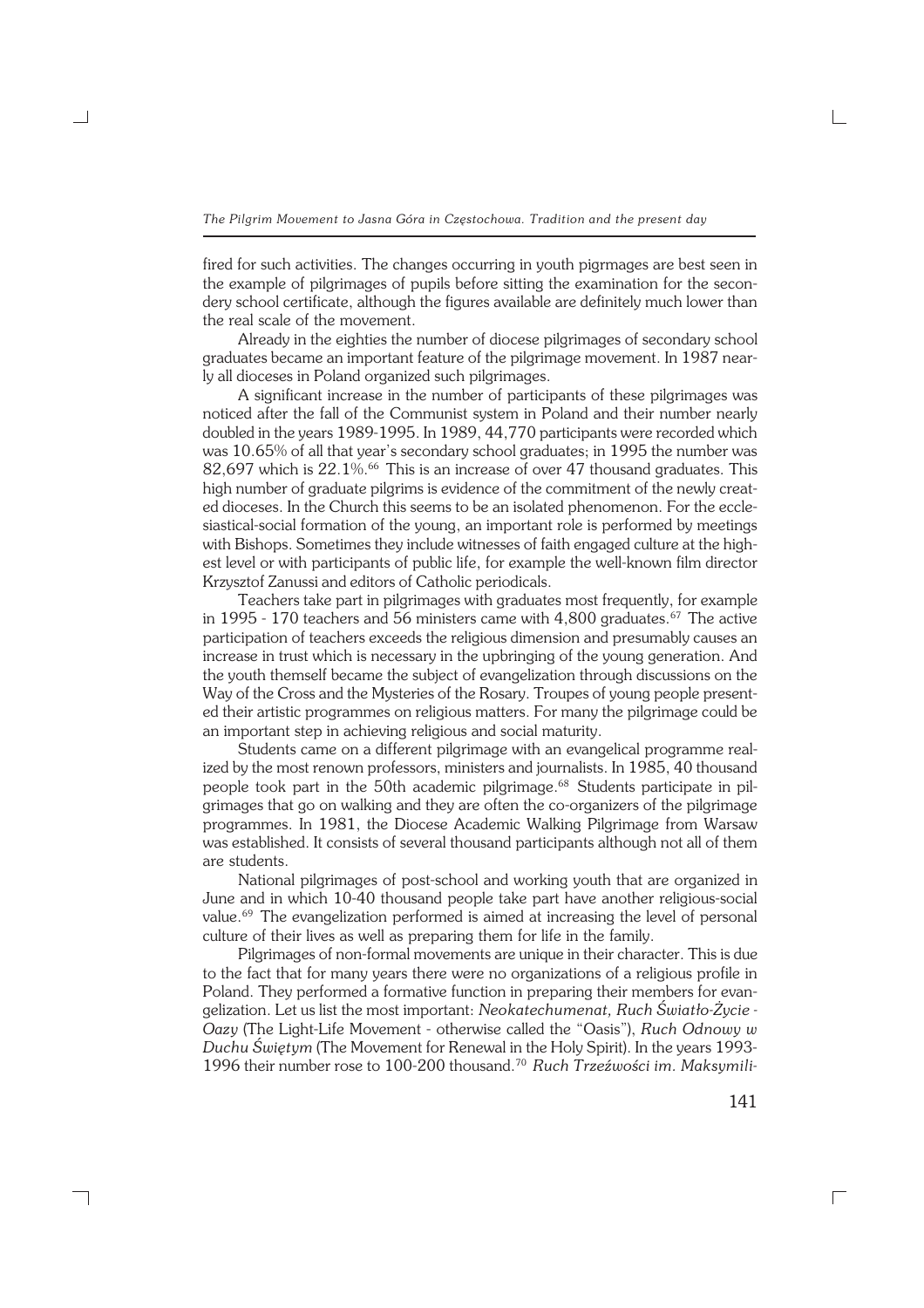*na Kolbe* (The Maksymilian Kolbe Movement for Sobriety), *Krucjata Modlitwy* (the Crusade of Prayer) for the protection of conceived children are the most important examples. The representatives of local churches from other countries also partici− pate. This forms the Universal Church through the mutual exchange of experience in the spirit of ecclesiasticity.

The  $600<sup>th</sup>$  Jubilee of Jasna Góra in 1976 became a turning point in the walking pilgrimage movement in Poland. The Communist authorities, being aware of the social tensions caused by the economy crises, were forced to tolerate walking pil− grimages to a larger extent. That year, 89 walking pilgrimage groups were record− ed at the Jasna Góra Sanctuary in which 34 thousand people took part. 50% of these were the participants of the Warsaw Walking Pilgrimage. Nevertheless, the turning point for pilgrimages on foot was the year 1979 when 120 walking pilgrim− ages were organized. They had the motto "*We Support The Pope John Paul II*". The number of participants reached approximately 150 thousand. In the subse− quent years, the number of such pilgrimages increased. In the Marian Year of 1987 there were 29 pilgrimage routes (164,187 participants) that required 9 days to cover the distance. All dioceses had their own diocesan pilgrimages.<sup>71</sup>

Diocesan pilgrimages, with a bishop taking part, were considered ideal for ecclesiastical reasons. In 1987, Warsaw had the highest number of such pilgrimages, i.e. four with about 50 thousand participants. Pilgrimages consisting of 10−15 thousand were recorded from Cracow, Poznań, Wrocław, Radom, Opole, Tarnów and Siedlce. Many of them, divided into smaller groups, walked through the dioces− es. That year, the ministering was performed by 2 thousand priests that were sup− ported by nearly 2.5 thousand seminarians, by half a thousand nuns and numerous groups of secular asistants.<sup>72</sup>

The first pilgrimage of John Paul II to Jasna Góra gathered about 3.5 million pilgrims. From then on the pilgrimage movement has become much more spontane− ous. The successive pilgrimages of the Holy Father to Jasna Góra in 1983 and 1987 gathered record numbers of pilgrims. There were estimated to be about 5.5 to 6 million people.

In the year 1981−1989, approximately 300−450 thousand of the faithful took part in walking pilgrimages. These pilgrimages became a phenomenon on an inter− national scale. The number of pilgrim groups, the distances covered and the number of participants cannot be compared with any other phenomenon of this type in Christianity.

As far as the ecclesiastical dimension is concerned, the participation of repre− sentatives of other nations in this movement shows a different role by the very fact of their presence at Jasna Góra and in their participation in walking pilgrimages. Larg− er groups of foreigners joined in for the very first time in the walking Pilgrimage from Warsaw in 1966. In 1978, 850 pilgrims from 17 countries walked from War− saw. In 1987, representatives of 26 nations, numbering about 10 thousand, were on pilgrimage from 10 diocesan cities. Spontaneous solidarity and the ecumenical at− mosphere formed between the representatives of various beliefs is caused by direct

 $\Box$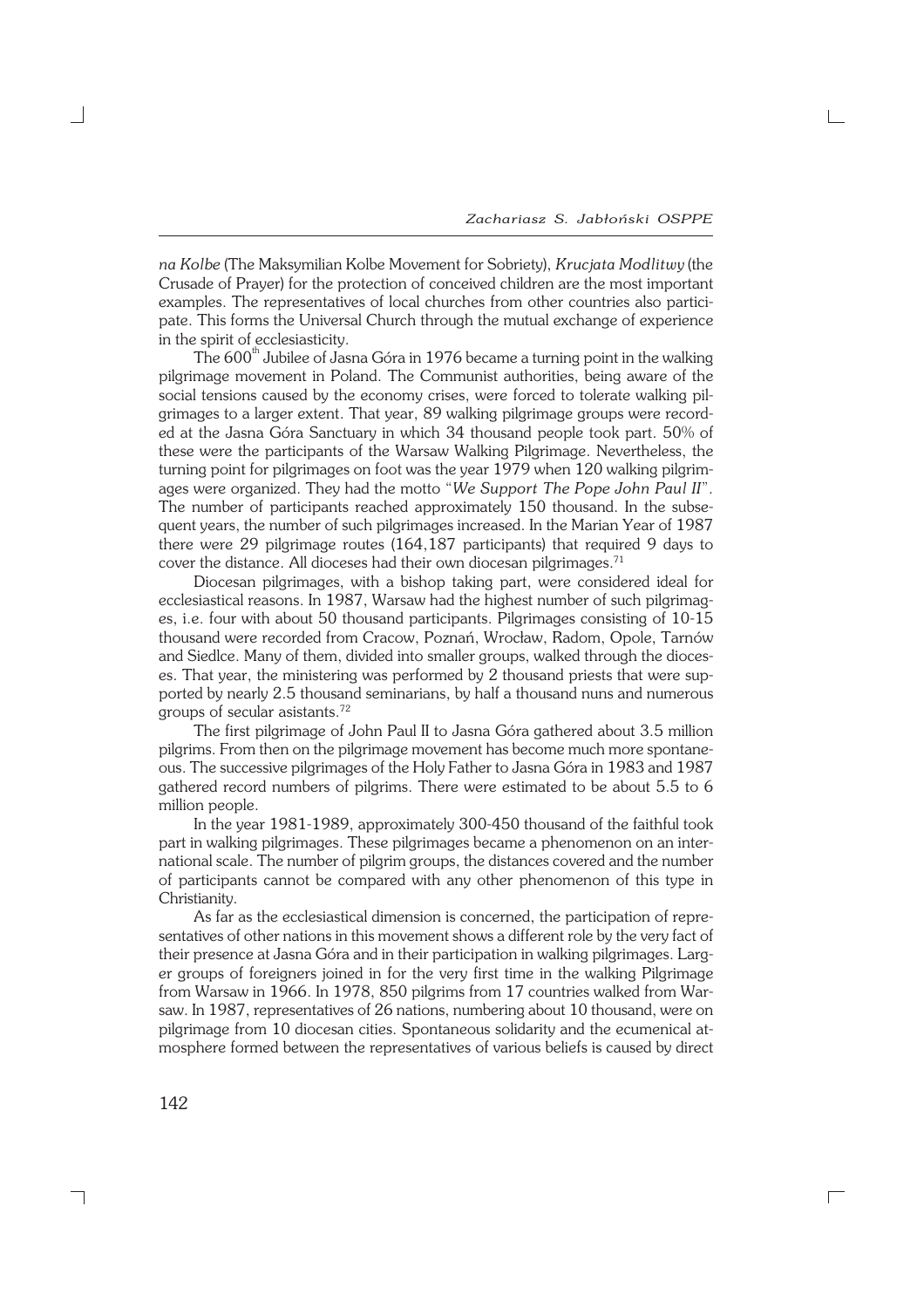### contact.

┐

Thanks to the presence of foreign pilgrims at the sanctuary, the Universal Church gains its palpability here. This happens particularly when bishops or cardi− nals - the representatives of local Churches or the Vatican, often performing the ministrations of words − take part in the Eucharist celebrations. After 1970, 25 on average and from 1979 over 100 representatives of different Episcopates came to Jasna Góra every year. A special role in experiencing the reality of the Church was performed by pilgrimages of official delegations of Episcopates. Let us name, for example, the delegations of the Episcopate of the United States with the Head of the Conference of the Episcopate Archbishop J. Bernardin on the occasion of 200 years of the Church's presence in the USA (10th May 1976); the delegation of the German Conference of Bishops with three cardinals of the German Federal Repub− lic: Cardinal J. Hoefner, Cardinal J. Ratzinger, Cardinal H. Volk (12th September 1980); the delegation of the Conference of the Episcopate of the German Federal Republic headed by Cardinal J. Hoeffner (26th August 1986, approximately 200 thousand pilgrims participated).73 The presence of the representatives of the Epis− copate of Germany transcended the ecclesiastical dimension as it benefitted the reconciliation of the Polish and German nations. In 1988, 1985 groups from abroad were recorded. In 1989 due to the lifting of visa restrictions, a further increase of pilgrim migration occurred. Approximately 400 thousand people come in that year. The sanctuary was visited by 2353 groups from 91 countries. The numbers are as follows, from: the German Federal Republic − 387, the United States − 356, Italy − 272, USSR − 182, Britain − 122. The presence of representatives of other nations at Jasna Góra together with the hierarchy allows one to experience the universalism and unity of the Church. At Jasna Góra, The Truth of Faith: "I believe in one, Holy, *Universal and Apostolic Church"* gains new distinctness. The greatest celebrations gather 200−300 thousand pilgrims (15th August and 26th August).

After the fall of Communism the number of pilgrim−tourists has risen, to about 400 thousand per year, $74$  and the same goes for the geographical range. Jasna Góra is visited by Chinese from Hong Kong and Taiwan, Koreans and the faithful from the Philippines and Thailand.

Visits to Jasna Góra by representatives of nations belonging to the Soviet Un− ion and the Communist block became possible after the fall of Stalinism (1956), although this had to be done covertly in the form of tourism. Therefore, we do not know the number of these tourist−pilgrims. In the years 1968 − 1989 approximately 2,200 − 2,500 groups of people with Soviet passports decided to make contact with a guide in order to become aquainted with the life and history of the sanctuary. The social − vocational structures of these crypto−pilgrims and tourists was varied, as these were: members of the government of the USSR, secretaries of the Central Committee of the Communist party, writers, artists, scientists, sportsmen, soldiers, manual workers − particularly miners. According to the guide, tourists−pilgrims with higher education background dominated (approx. 60 %). The writer V. Soluchin, the author of the then famous book *"A Meeting with Icons"*, published also in Polish,

143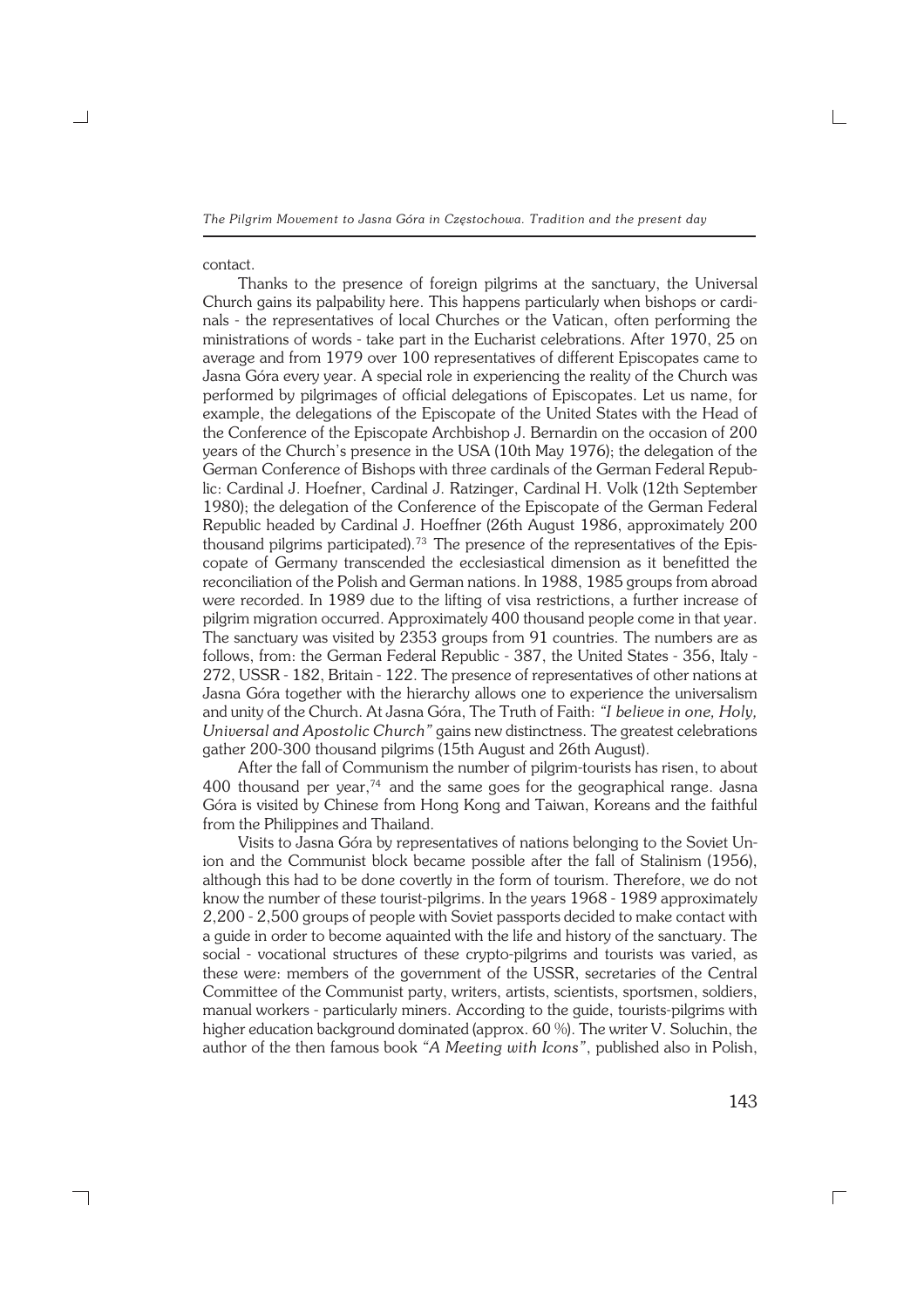was at Jasna Góra twice, in 1975 and 1978. In his book he defended the heritage of Russian culture, namely of the Orthodox Churches and icons, that was currently being destroyed.<sup>75</sup>

It is quite probable that a certain percentage of these tourists−pilgrims were the representatives of the intelligentsia in opposition to the Communists.76 The tourists− pilgrims, with Soviet passports, who came to the sanctuary received various religious items free of charge: Bibles, prayer books, Catechisms, popular monographs. Over 100 thousand copies were handed out, which due to the banning of such publica− tions in the USSR, possibly had some influence on the development of evangeliza− tion in certain circles there.<sup>77</sup> In 1989, after the fall of the Communist authorities in Poland, 182 groups from the USSR were recorded which is 7.7% of all foreign groups visiting the Sanctuary.<sup>78</sup>

A greater number of pilgrims came from Czechoslovakia after the country had gained some freedom as a result of the Prague Spring in 1967/1968. Until the moment of invasion by the Warsaw Pact armies of Czechoslovakia (22nd August 1968) the pilgrims from that country, as far as numbers are concerned, were as numerous as the ones from Poland. Furthermore, as far as outer splendour is concerned they even dominated, they came in special trains and walked the streets of Częstochowa with accompanying orchestras.79 Despite the official expansion of tourist exchange in the seventies, going on pilgrimages could not be official in character. The number of recorded pilgrims decreased due to harassment on the part of the Communist authorities. In 1970, 14,970 people from Czechoslovakia came, while in 1976 only 1,978.<sup>80</sup> An exceptional example was a visit of Greek Catholic Church members with their own priests from Slovakia. Such a group came on 11th July 1970 and celebrated the liturgy according to the Eastern Confession in the Jasna Góra basilica.<sup>81</sup>

The increase in the intensity of the pilgrimage movement from countries of the Communist bloc took place after the election of John Paul II to the Papal Throne.<sup>82</sup> In 1980 it was possible to establish that pilgrims from 80 towns and villages of Czechoslovakia arrived. Slovakians was present in the greatest numbers while Hungarians arrived from 60 towns and villages.<sup>83</sup>

John Paul II, being convinced of the integrative role of the sanctuary of Our Lady of Częstochowa not only for kindred nations but also for the East and West, decided after the fall of the Berlin Wall (1990) to gather young people of the world at Jasna Góra, thinking especially of the youth of the Soviet Union and Western Europe. During the 6th World Youth Meeting the pilgrimage movement reached its highpoint in the history of Jasna Góra because 1.7 million pilgrims from 77 nations from all continents gathered at the sanctuary. In the period between 12−16th August 1991, approximately 200 thousand young people came from the USSR including 20 thousand from the Ukraine, and the same number from Lithuania. There were also many arrivals from Belorussia, Georgia, Kazakhstan, Latvia, Russia and even Siberia. For most of them it was the first journey abroad in their lives.

Officially 55,742 people from 15 counties of Western Europe came.<sup>84</sup> Unfor-

 $\Box$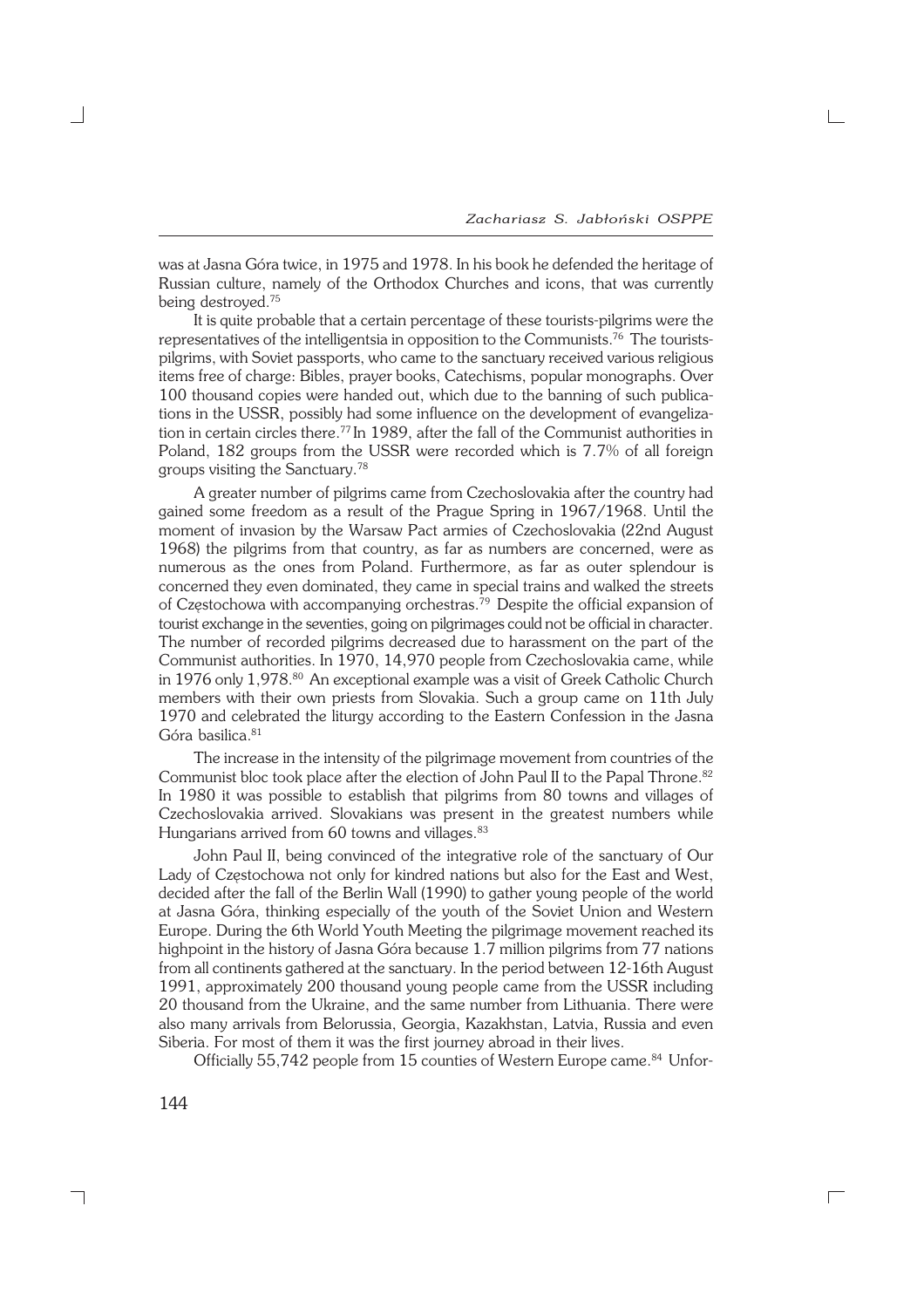tunately it was not established what Churches and confessions they represented. Possibly there were many people from the Byzantine−Ukrainian Church and some priests. A certain percentage of the Meeting's participants were people that did not identify themselves with any Church − the searchers. Some of them experienced conversion. They stated this in interviews for the press represented by more than 300 reporters from abroad.85 Several thousand young citizens of the USSR took part in walking pilgrimages from various cities of Poland, others participated in teachings in Częstochowa performed by the world's most renown preachers.<sup>86</sup>

During the greeting, John Paul II indicated his purpose: *"It is necessary that what has been parted for many years by force comes together. So that Europe, for the good of the whole human family looks for a future in unity by returning to its Christian roots. These roots are to be found in the West and in the East."*<sup>87</sup> The individual meetings of the youth with the denizens of Częstochowa performed such an integrative function. Many young people from the USSR were astonished by the fact that there were so many people from Western countries. The atheistic prop− aganda of their country told them that religion was an anachronism in the West.<sup>88</sup>

The coming together at Jasna Góra of representatives of the Catholic, Ortho− dox, and Eastern Churches took place when groups of children and youth spending their holidays here in Poland after the explosion (22nd April 1986) of the nuclear power plant in Chernobyl,<sup>89</sup> and also of groups travelling for annual meetings organized by the ecumenical communisty from Taizé, in various towns of Europe ar− rived in Częstochowa. A very large group of youth consisting of 400 people from Ukraine, Belorussia, Lithuania and Latvia came to Jasna Góra on 2−3rd September 1991 and participated in the Greek Catholic services before the Jasna Góra Icon. Amongst these, 40 percent were Greek Catholics, 30 percent Roman Catholics, Orthodox and Protestants constituted 30 percent.<sup>90</sup>

In the Sanctuary (8th June 1985), the matter of aspirations of the Catholic and Orthodox Churches towards unity was realized never before. After the proceedings of the Co−ordinating Committee of the Mixed Committee for Theological Dialogue between the Roman Catholic Church and the Orthodox Church had come to an end in Opole, all its members went on a pilgrimage to Jasna Góra. Cardinal Jan Wille− brans, the President of the Committee and Office for Unity Matters explained the purpose of the pilgrimages: *"We ask the Jasna Góra Mother of the Church for peace, for reconciliation; not only between nations but also between the believ− ers in Christ."*<sup>91</sup>

The Russian Orthodox Church was represented by a bishop from Smolensk. Other Greek Orthodox Churches were represented by metropolitans: Parthenios, the Patriarch of Alexandria; Antonio from Transylvania in Romania; Stylianos, the Archbishop from Sydney in Australia. Catholic bishops: Alfons Nosol from Opole and Stanisław Nowak from Częstochowa were also present. The participants of this ecu− menical pilgrimage were astonished by the large numbers of pilgrims coming to Jasna Góra. For the present pilgrims, the joint prayer of the Committee became a call to initiate responsibility for the unity of the Church that would be more full in its

┐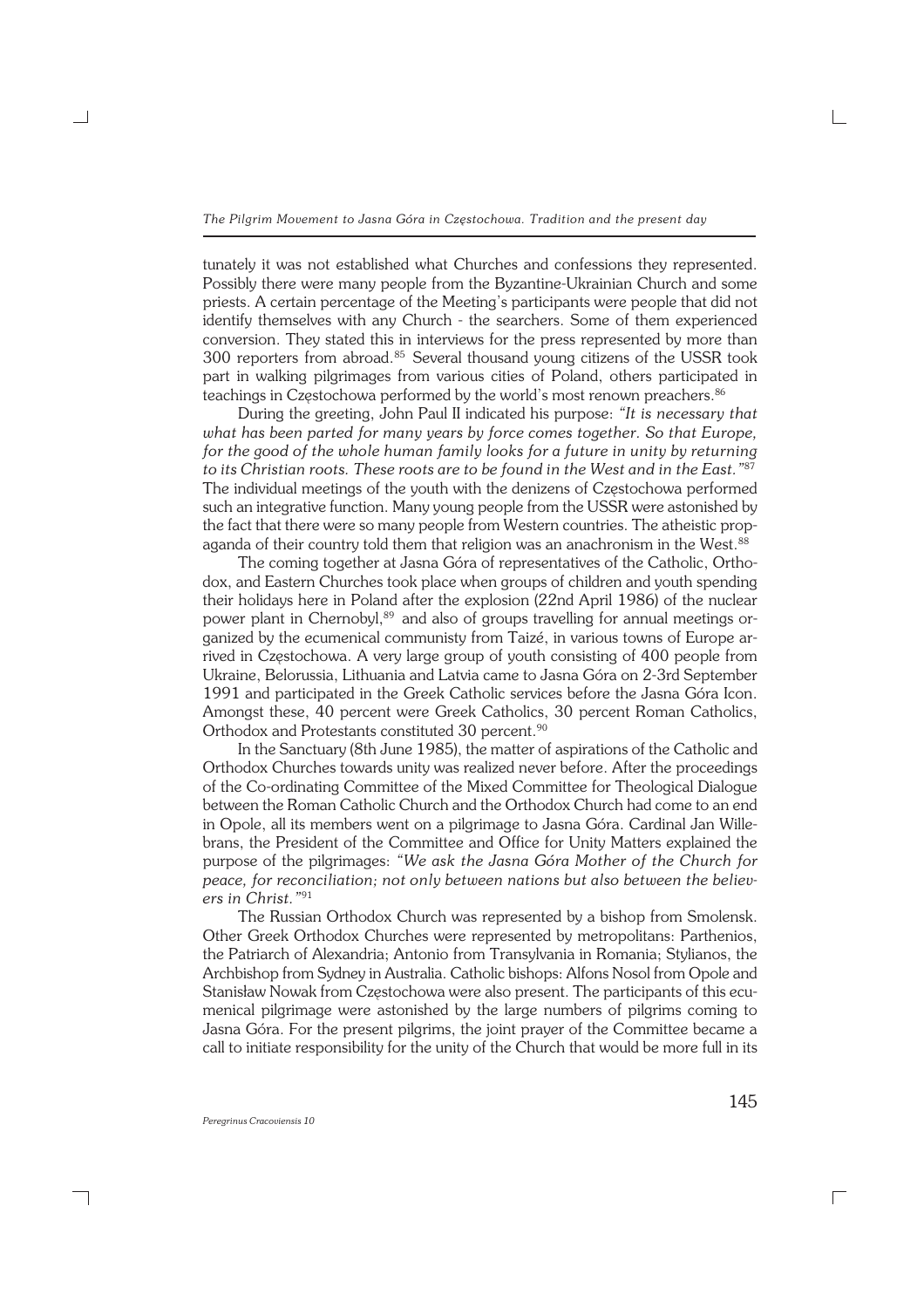*Zachariasz S. Jabłoński OSPPE*

dimensions.

The ecumenical openness is seen through the fact that more and more fre− quently Jewish Youth and other official delegations come to Jasna Góra. For example on 27th July 1992, a delegation consisting of 27 people of the Centre for Christian − Jewish Dialogue from the United States arrived after an official meeting in Warsaw on a special request of the Jewish party. The Rabbi Jack Bemporad, co− leader of the delegation said they *"had come to Poland on a pilgrimage of faith, remembrance and reconciliation"* while other participants added *"the journey could not end without visiting Jasna Góra as this holy place is the key to under− standing the history of Poland and the heart of a Pole."*92 The whole delegation was present during Mass that was celebrated under the leadership of Archbishop William Keeler.

Nowadays, the universalism that is a part of the pilgrimage movement to Jasna Góra is used to build ties between nations, also on the plain of ecumenical aspira− tions, which John Paul II wants to intensify with the perspective of the Third Millenni− um of Christianity before us.

#### **Notes:**

<sup>1</sup> *Zbiór dokumentów Zakonu Ojcu Paulinów w Polsce* (Collection of documents of the Pauline Order), ed. J Fijałek, Cracow 1938, p. 30.

<sup>2</sup> M. Kowalczyk, *Cuda jasnogórskie spisane w roku 1435* (The Miracles of Jasna Góra Recorded in 1435), "Analecta Cracoviensia," 15:1983 p. 319.

<sup>3</sup> *Najstarsze historie o Częstochowskim Obrazie Panny Maryji − XV i XVI wiek* (The oldest stories about the Painting of Virgin Mary from 15th and 16th century), Issued by H. Kowalewicz from manusripts and old prints, Instytut Wydawniczy Pax 1983.

<sup>4</sup> J. Długosz, *Liber beneficiorum*, in: *Opera Omnia*, Cracoviae 1874, vol. 9, p. 123.

<sup>5</sup> *Bądź z nami w każdy czas! Modlitwa Jana Pawła II za Ojczyznę* (Be With us at All Times! The Prayer of John Paul II for his Homeland), ed. S. Dziwisz and Co, "Libreria Editrice Vaticana". 1983, p. 24.

<sup>6</sup> U. Borkowska, *Jasna Góra w pobożności królów polskich* (Jasna Góra in the Religiousness of Polish Kings), *Studia Claromontana* (SC from here on), 4, 1983 p. 130.

<sup>7</sup> *The Jasna Góra manuscript "Regestrum confraternitatis fratrum S. Pauli Primi Heremite" from the years 1517−1613* (prepared for print by J. Zbudniewek), SC 6: 1985, p. 248.

<sup>8</sup> A. Zymicjusz, *Kincztartöcska a világos czestohoy egyháznak, mely magában foglal historiáját csadálatos Boldog Assony képéröl*, Cracow 1618; I. Csapláros, *Z dziejów kultu Matki Boskiej Częstochowskiej na Wegrzech* (From the History of the Our Lady of Częstochowa Cult in Hungary), SC 11: 1991 p. 219.

<sup>9</sup> J. Pirożyński, *Nastarszy zachowany, drukowany przekaz legendy o Obrazie Matki Boskiej Częstochowskiej* (The Oldest Existing, Preserved Printed Record of a Legend about the Painting of Our Lady of Częstochowa), "Biuletyn Biblioteki Jagiellońskiej" 23: 1973, p. 151.

<sup>10</sup> A. Witkowska, *Kult Jasnogórski w formach pątniczych do połowy XVII wieku* (The Jasna Góra Cult in Pilgrimage Forms till the Mid−17th Century), SC 5 to 1984, p. 151.

<sup>11</sup> S. Starowolski, *Diva Claromontana...* Cracow 1640, p. 36.

<sup>12</sup> A. Malski, *Regni Poloniae Palladium Marianum* (transl. and comment by M. Kowalewiczowa), SC 15:1995, p. 55.

 $\Box$ 

<sup>13</sup> AJG 81 Parchment Diplomas.

146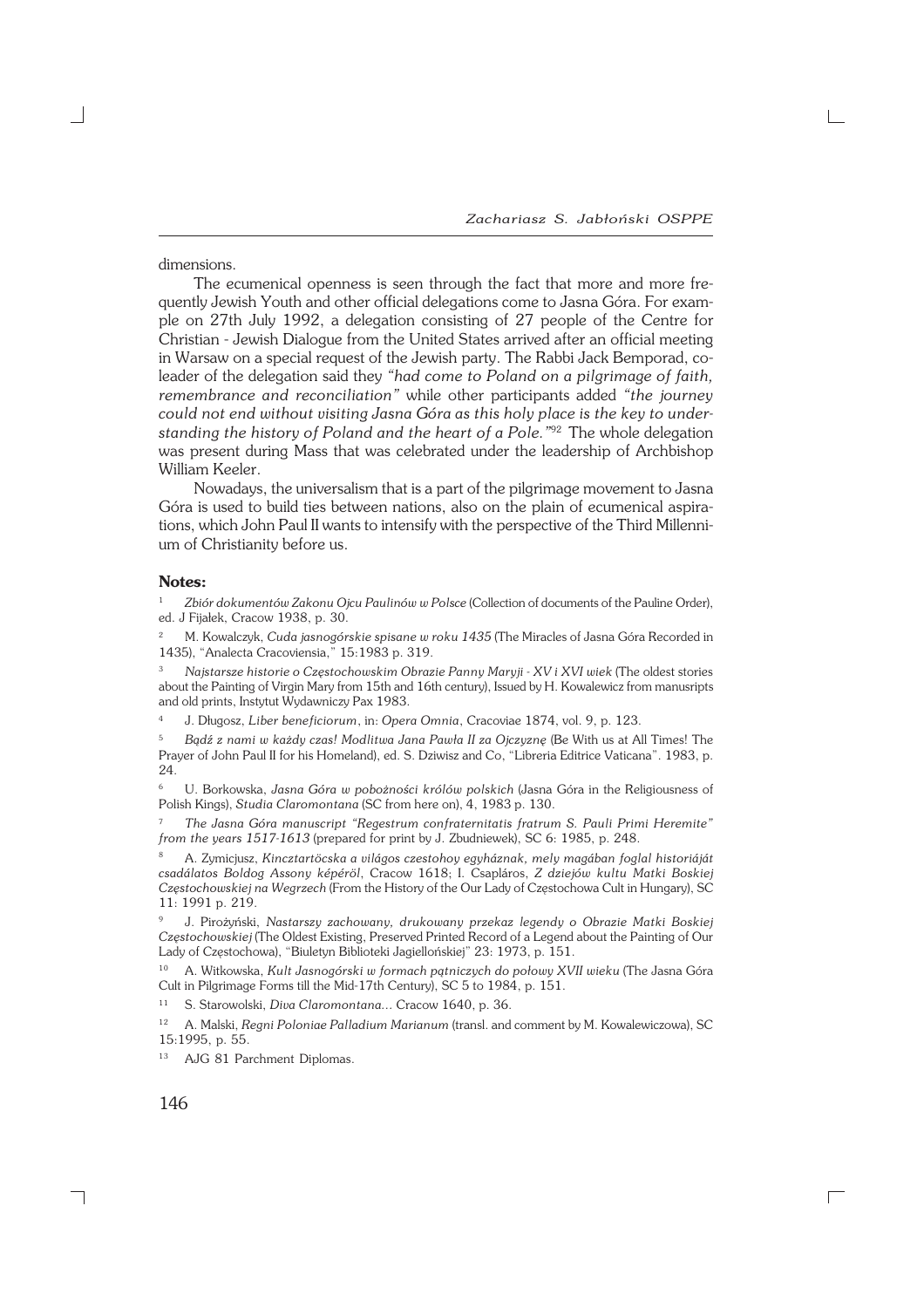<sup>15</sup> K. Szafraniec, *Z dziejów Jasnej Góry* (From the History of Jasna Góra), Warsaw 1980, p. 71.

<sup>16</sup> K. Szafraniec, *Z dziejów Jasnej Góry* (From the History of Jasna Góra), Warsaw 1980, p. 79.

<sup>17</sup> Z. S. Jabłoński, *Jasna Góra w życiu Kościoła w Polsce* (Jasna Góra in the Life of the Church in Poland), *Chrześcijanin w Świecie* (The Christian in the World) (Further on abbr.: Chs) 9:1977 No 53/5, p. 8.

<sup>18</sup> M. Krowicki, *Obrona nauki prawdziwej i wiary starodawnej krześcijańskej* (In Defence of the True Teachings and Old Christian Faith), Pińczów 1560 fol. 260. Cf. J. Tazbir, *Różnowiercy Polscy wobec kultu Maryjnego* (Polish Heretics on the Marian Cult), SC 5: 1984, p. 227.

<sup>19</sup> A. Gołdonowski, *Summariusz Historyey o obrazie Panny Mariey który iest na Iasnej Gorze Częstochowskiey z różnych Historyi starych polskich y lacińskich krociueńko zebrany* (A Summary of Stories Gathered about the Painting of the Lady Mary at Jasna Góra from Various Polish and Latin Stories in Short), Cracow 1637, chapter I.

<sup>20</sup> K. Girtler in his diaries from the years 1803−1857 wrote: *"There is no single person in Cracow who has not at least once been to Częstochowa and has not with his forehead touched the Queen of the Crown of Poland, who has not prayed several times..."*

*Opowiadania, Pamiętniki z lat 1803−1857* (Stories, Diaries from the Years 1803−1857), Cracow 1971, vol. 1, p. 312.

<sup>21</sup> U. Borkowska, *op. cit.,* SC, 4:1985, p. 126.

┑

<sup>22</sup> J. Kucianka, *Ruch pielgrzymkowy jako droga Śląska do Polski* (The Pilgrimage Movement as the Road of Silesia to Poland), "Coloqium Salutis," 2: 1970 p. 53; B.Kumor, *Austriackie władze* zaborcze wobec kultu Królowej Polski i pielgrzymek na Jasną Górę (Austrian Partition Authorities in Regard to the Cult of the Queen of Poland and Pilgrimages to Jasna Góra) (1772−1809), SC 1: 1981 p. 77.

<sup>23</sup> AJG 897. *Correspondence concerning guests and visits of prominent people at Jasna Góra 1721−1930.*; Sz. Z. Jabłoński, *Jasna Góra w życiu Kościoła w Polsce* (Jasna Góra in the Life of the Church in Poland), ChS 9: 1977 z. 5 p.s 5−23.

<sup>24</sup> Sz. Z. Jabłoński, *600 lat pielgrzymowania na Jasną Górę* (600 Years of Pilgrimages to Jasna Góra) in: *Jasnogórska Matka Cudownej Przemiany* (The Jasna Góra Mother of the Miraculous Transformation), Rome 1983, p. 80.

<sup>25</sup> 1833 − 144 groups − 15415 pilgrims; 1861 − 360 groups − 51228 pilgrims; 1862 − 471 groups − 8116 pilgrims (AJG, 358 p. 70 n.) AJG 359, *Spis kompanii przychodzacych na Jasną Górę 1861− 1882* (Register of companies coming to Jasna Góra in the years 1861−1882 s. 359 s. 1; Cf. R. Bender, *Rewolucja moralna 1861* (The Moral Revolution 1861), ZN KUL 4: 1961 z. 3, p.s 83−84.

<sup>26</sup> Sz. Z. Jabłoński *Zasięg terytorialny i natężenie ruchu pielgrzymkowego na Jasną Górę w latach 1864−1914* (The Territorial Range and Pilgrim Movement Intensity to Jasna Góra in the Years 1864−1914, SC3: 1982 p. 166.

<sup>27</sup> Cf. K. Dunin−Wąsowicz, *Struktura demograficzna narodu polskiego w latach 1864−1914, liczebność i rozmieszczenie* (The Demographic Structure of the Polish Nation in the Years 1864− 1914, Number and Location) in: *Historia Polski* (The History of Poland), vol. 3, Part I ed. by Z.Kormanowa, J. Pietrzak−Pawłowska, Warsaw 1963, p. 99.

<sup>28</sup> Z. Jabłoński, *Pątnicze więzi diecezji kieleckiej z Jasną Górą w latach 1864−1914* (The Pilgrim Ties of the Kielce Diocese with Jasna Góra in the Years 1864−1914) in: *Księga Jubileszu stulecia diecezji kieleckiej (1883−1983)* (The Book of 100th Anniversary of the Kielce Diocese), Kielce 1986, p. 341.

147

<sup>14</sup> Z.S. Jabłoński, *Nunciusze i Legaci papiescy uczestnikami Jasnogórskiej Tajemnicy* (Papal Nuncios and Legates as Participants in the Mystery of Jasna Góra), "Jasna Góra" 7:1989 No 10(72) p. 6.; T. Chynczewska−Hennel, *Pielgrzymki nuncjuszy do Czestochowy* (The Pilgrims of Nuncios to Częstochowa) (XVI−XVII cent.) in: *Peregrinationes. Pielgrzymki w kulturze dawnej Europy* (Pilgrimages in the Culture of Old Europe), (ed. H. Mańkowska, H. Zarembska) Institute of History PAN, Warsaw 1995, p. 221.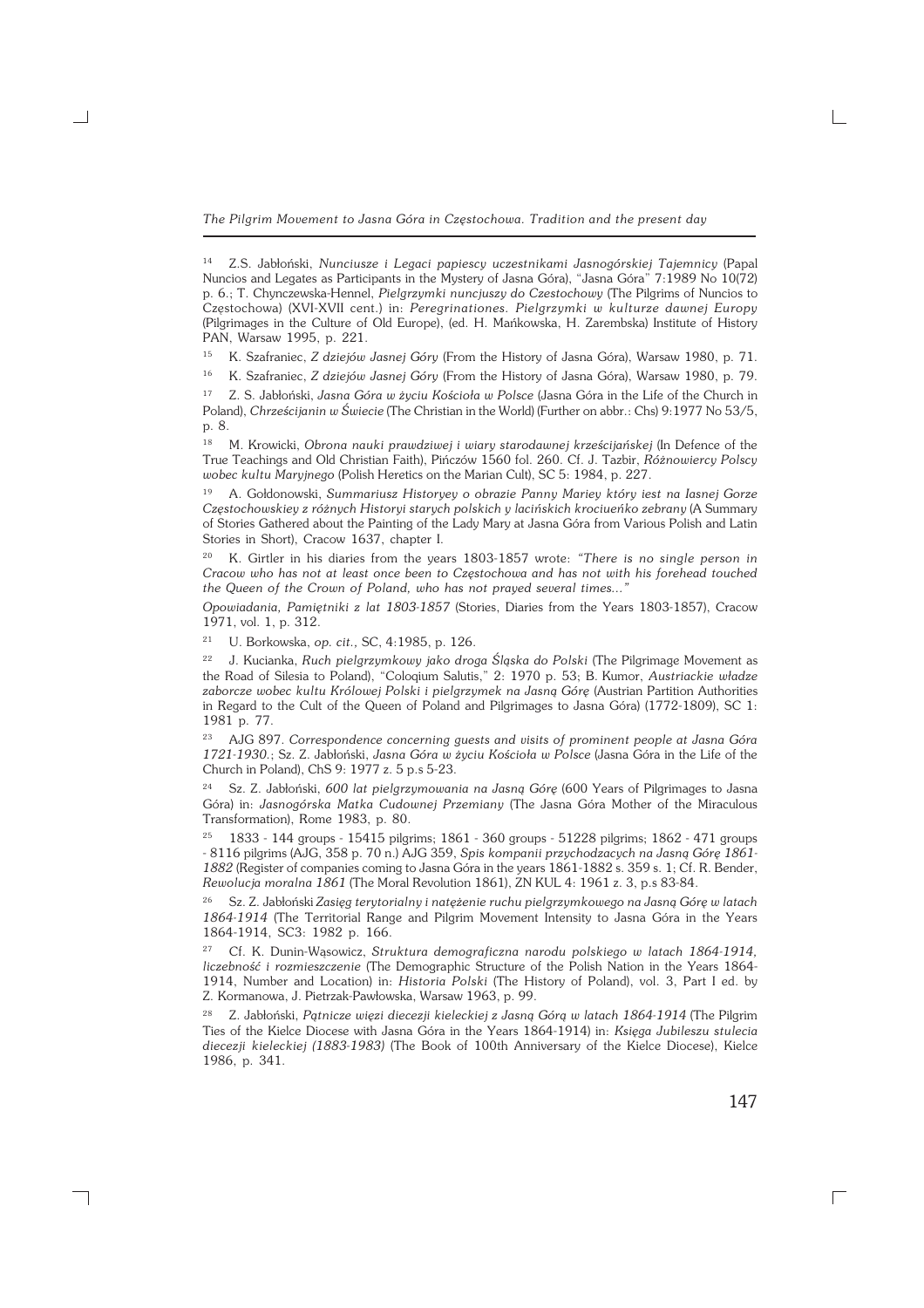<sup>29</sup> K. Guth, *Geschichtlicher Abriss der marianischen Wallfahrtsbewegungen im deutsch− sprachigen Raum* in: Handbuch der Marienkunde, Hrsg. W. Beinert, H. Petri, Regensburg 1984 p.s 721−848.

<sup>30</sup> Pilgrimages from 1157 parishes of the Polish Kingdom were recorded in 1913; there were 1631 parishes and in 1914 their number increased to 1823. Cf. Jabłoński, *Jasna Góra, ośrodek kultu maryjnego 1864−1914* (Jasna Góra the Center of the Marian Cult 1864−1914), Lublin 1984 (Anex); B. Kumor, *Ustrój i organizacja Kościoła polskiego w okresie niewoli narodowej* (System and Organization of the Polish Church During National Bondage) *(1772−1918)*, Cracow 1980, p. 705 (Table No 7).

<sup>31</sup> AJG (no ref.), Z. Jabłoński. *Przewodnicy pielgrzymek na Jasną Górę* (Pilgrimage Guides to Jasna Góra) *(1901−1914), Lublin 1979.*

<sup>32</sup> K. Rozenfeld, *Higiena pielgrzymek do Jasnej Góry* (The Hygiene of Pilgrimages to Jasna Góra), Warsaw 1902, p. 4.

<sup>33</sup> H. Radecki. *Działalność duszpasterska ks. Grzegorza Augustynika proboszcza w Dabrowie Górniczej w latach 1897−1916.* (The Activity of Father Grzegorz Augustynik, the ParishPriest in Dąbrowa Górnicza in the Years 1897−1916). "Częstochowskie Studia Teologiczne" 5: 1977, p. 185 n.; Jabłoński, *Ruch pielgrzymkowy* (The Pilgrimmage Movement), p. 42.

<sup>34</sup> Cf. L. Grajewski, *Bibliografia ilustracji w czasopismach polskich XIX i pocz. XX w. (do 1918r.)* (The Bibliography of Illustrations in Polish Periodicals of the 19th and Beginning of the 20th Century (till 1918), Warsaw 1972, p. 343.; Jabłoński, *Jasnas Góra*, p. 221.

<sup>35</sup> The traditions of town associations are continued at present in the Jasna Góra Pilgrimage movement. The representatives of towns constitute nearly 70% of the pilgrims. ArKUL. A. Krynicki, *Rola pielgrzymki w życiu religijnym katolików. Studium socjologiczne na przykładzie Jasnej Góry* (The Role of Pilgrimmage in the Religious Life of Catholics. A Sociological Study on the Example of Jasna Góra), Lublin 1971, p. 205, mps. Cf. P. Honore. *Le situation religieuse en Russie. "Etudes Franciscaines"* 15: 1906 No E7 p. 262 n.; No 88, p. 443.

<sup>36</sup> S.Z. Jabłoński, *Jasna Góra w życiu Kościoła* (Jasna Góra in the Life of the Church), p. 11.

37 AJG 897 A letter of 29th November 1903 to the Prior of Jasna Góra - Father Rejman, in: Listy gości zapowiadających swój przyjazd lub dziękujących za gościnność (Lists of guests announcing their arrival or thanking for hospitability) ref. 897.

<sup>38</sup> Dzieła (The Works) vol 10: *Literatura słowiańska w College de France* (Slavonic literature at *College de France*) (Lecture on 4th January 1842), Cracow 1955, p. 47.

<sup>39</sup> *Diariusz Jasnogórski O. Stanisława Kapiczyńskiego z lat 1839−1881* (The Jasna Góra Diary of Father Stanisław Kapiczyński from the Years 1839−1881), ed. by J. Zbudniewek, SC 7:1987, p. 353; Cf. M.Tanty, *Panslawizm, carat, Polacy. Zjazd Słowiański w Moskwie 1867* (Panslavism, Tsarism, the Poles. The Slavonic Congress in Moscow 1867), Warsaw 1970, p. 67.

<sup>40</sup> V. S. Soloviev, *Polskaja nacjonalnaja cerkow*, in: *Sobranie socinenij (1897−1900)*, St. Petersburg 1903, vol 8, p. 54; Cf.: Z.S. Jabłoński, *Le role historique et prophetique de Jasna Góra pour le Nations de I'Europe centrale et orientale*, in: *The Common Christian Roots of the European Nations* (An International Colloquium at the Vatican), Florence 1982, vol 2, p. 383.

<sup>41</sup> A. Jackowski, *Rozwój pielgrzymek w Polsce* (The Development of Pilgrimages in Poland), in: A. Jackowski and Co, *Przestrzeń i sacrum* (Space and the Sacrum), Cracow 1995, p. 36.

<sup>42</sup> AJG 2080, *Records concerning the Jubilee of 550 Years of Jasna Góra*, p. 24.

<sup>43</sup> *Uroczystości na Jasnej Górze* (The Celebrations at Jasna Góra), "Przegląd Katolicki" 70: 1932, p. 526.

<sup>44</sup> AJG 2711, *The Jubilee of 550 Years,* p. 123.

<sup>45</sup> G. Rinschede, *Das Pilgerzentrum Lourdes*, "Geografia Religionum," 1:1985, p. 198.

<sup>46</sup> Z. S. Jabłoński, *Jasna Góra w życiu Kościoła w Polsce* (Jasna Góra in the Life of the Church in Poland), ChS, 9: 1977, No 52/5, p. 9.

 $\Gamma$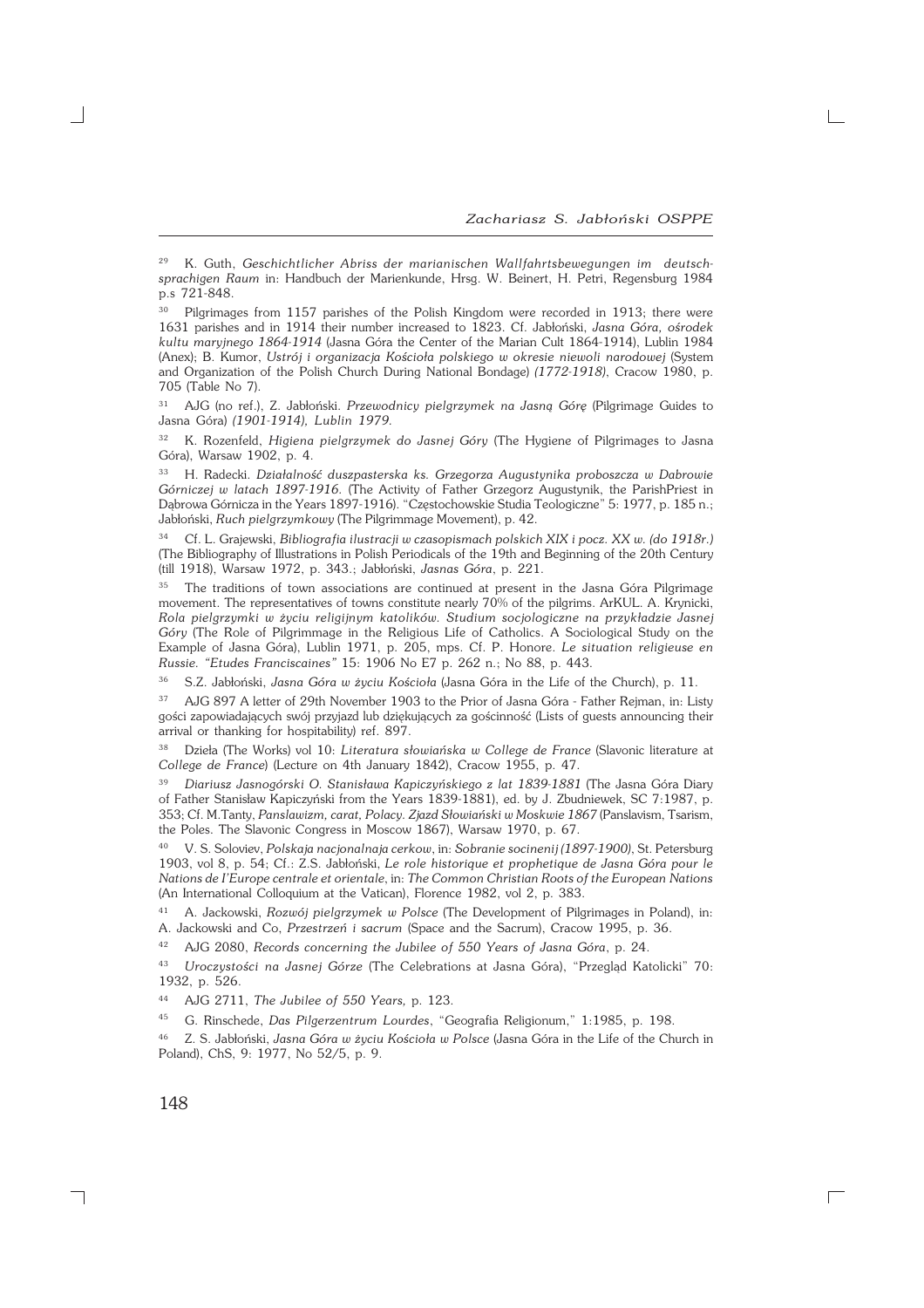<sup>47</sup> W. Majdański, *Nauczycielstwo na Jasnej Górze* (Teachers at Jasna Góra), "Prosto z mostu" 3: 1937, No 32 (149), p. 1.

<sup>48</sup> Citation from Z. S. Jabłoński, *Na tropach pątniczych śladów nauczycieli* (On the Trails of Polish Teachers), "Jasna Góra" 5: 198, No 7 (45), p. 29.

<sup>49</sup> Z. S. Jabłoński, *Dynamika ruchu pielgrzymkowego na Jasną Górę w okresie II Reczypospolitej* (The Dynamics of the Pilgrimage Movement in the Period of the 2nd Republic of Poland), in: A. Jackowski and Co, *Przestrzeń i sacrum* (Space and the Sacrum), Cracow 1995, p. 131.

<sup>50</sup> W. Lewandowicz, *Dotychczasowe metody studiów religijnych katolickiej inteligencji w Polsce* (The Methods of Religious Studies of the Catholic Intelligentsia in Poland), Warsaw 1938, p. 23.

<sup>51</sup> Z. S. Jabłoński, *Jasna Góra w życiu Kościoła w Polsce* (Jasna Góra in the Life of the Church in Poland), ChS, R.9 ( 1977, No 5 (53), p. 9.

<sup>52</sup> The Episcopate of Poland in the period 1962−1987 issued two or three letters annually dealing with the Marian programme for a given year. These were linked with socio−political events in Poland and in the Universal Church. *Maryjne dzieło kard. S. Wyszyńskiego Prymasa Polski* (The Marian Work of Cardinal S. Wyszyński, the Primate of Poland) (1956−1966) ed. by J. Jełowicka, Jasna Góra 1985, vol. 1−8, AJG (mps); Listy pasterskie Episkopatu Polski 1945−1974 (The Ministerial Letters of the Episcopate of Poland 1945 −1974), Paris 1978; Listy pasterskie Prymasa Polski oraz Episkopatu 1975−1981 (The Ministerial Letters of the Primate of Poland and the Episcopate 1975−1981), Paris 1988.

<sup>53</sup> Z. Jabłoński, *Jasna Góra in the Life of the Church in Poland*, "The Christian in the World," 7 (1978), p. 21.

<sup>54</sup> Cf. A. Micewski, *Kardynał Wyszyński Prymas Polski i mąż stanu* (Cardinal Wyszyński − Primate of Poland and Statesman), Paris 1982, p. 202.

<sup>55</sup> *Maryjne dzieło kard. S. Wyszyńskiego, Prymasa Polski 1965−1966* (The Marian Work of Cardinal S. Wyszyński, Primate of Poland 1965−1966) ed. by J.Jełowiecka, Jasna Góra 1985, vol. 4, p. 93 (mps).

<sup>56</sup> Starting with 1st September 1965, parallel to the beginning of the 4th Session of the 2nd Vatican Council, parish delegations started to come with the intention of prayer. They brought "Books of Sacred Slavery" with them. A large library was formed from these books at Jasna Góra; B. Pylak, Maryjno−duszpasterskie inicjatywy księdza Prymasa (Marian−Ministerial Initiatives of Father Primate), *Zeszyty Naukowe KUL* 14 (1971), No 3, p. 59.

<sup>57</sup> Cf. Pielgrzymki delegacji parafialnych na Jasną Górę od 1962 (Pilgrimages of Parish Delegations since 1962), AJG (mps).

<sup>58</sup> "*Let us save the life in our Family! The Family is the Church of the Home. The Church of the Home − on service of Life in the Family! Let every Lord's Word in the Family become a Body and carry Joy and Peace, under the care of the Mother of the Incarnated Word, the Mother of the Church and the Queen of Poland! I bless with my heart the Family that opens the Book of Life + Cardinal Stefan Wyszyński, the Primate of Poland, Gniezno 3.8.1978*" − text in Bible given at Jasna Góra.

<sup>59</sup> Cf. P. Kosiak, Bogarodzica z Nazaretu i Jasnej Góry odwiedza nasze rodziny (The Lady of Nazareth and Jasna Góra Visits Our Families), "Jasna Góra" 5 (1987) No 12, p. 36.

<sup>60</sup> A. Micewski, *Kardynał Wyszyński Prymas i Mąż Stanu* (Cardinal Wyszyński Primate and Statesman), Editions du dialogue, Paris 1982, p. 258.

<sup>61</sup> In 1966 about 2 mln people went on pilgrimages to Jasna Góra, Cf. Kronika klasztoru jasnogórsakiego (The Chronicle of the Jasna Góra Monastery), op cit., p. 3.

<sup>62</sup> Cf. A. Jackowski, *Wybrane zagadnienia geografii pielgrzymek w Polsce* (Chosen Topics of the Geography of Pilgrimages), "Folia geographica" (FG from now on), vol. XXII, 1988, p. 22.

<sup>63</sup> A significant factor was the participation of the Head of the delegalized "Solidarity" − L. Wałęsa and other leaders of the union, Cf. M. Królik, *Kalendarz wydarzeń jasnogórskich* (The Calendar of Jasna Góra Events), "Jasna Góra" 4 (1986), No 9, p. 53; Reports of the Custodian, AJG (no ref.).

┑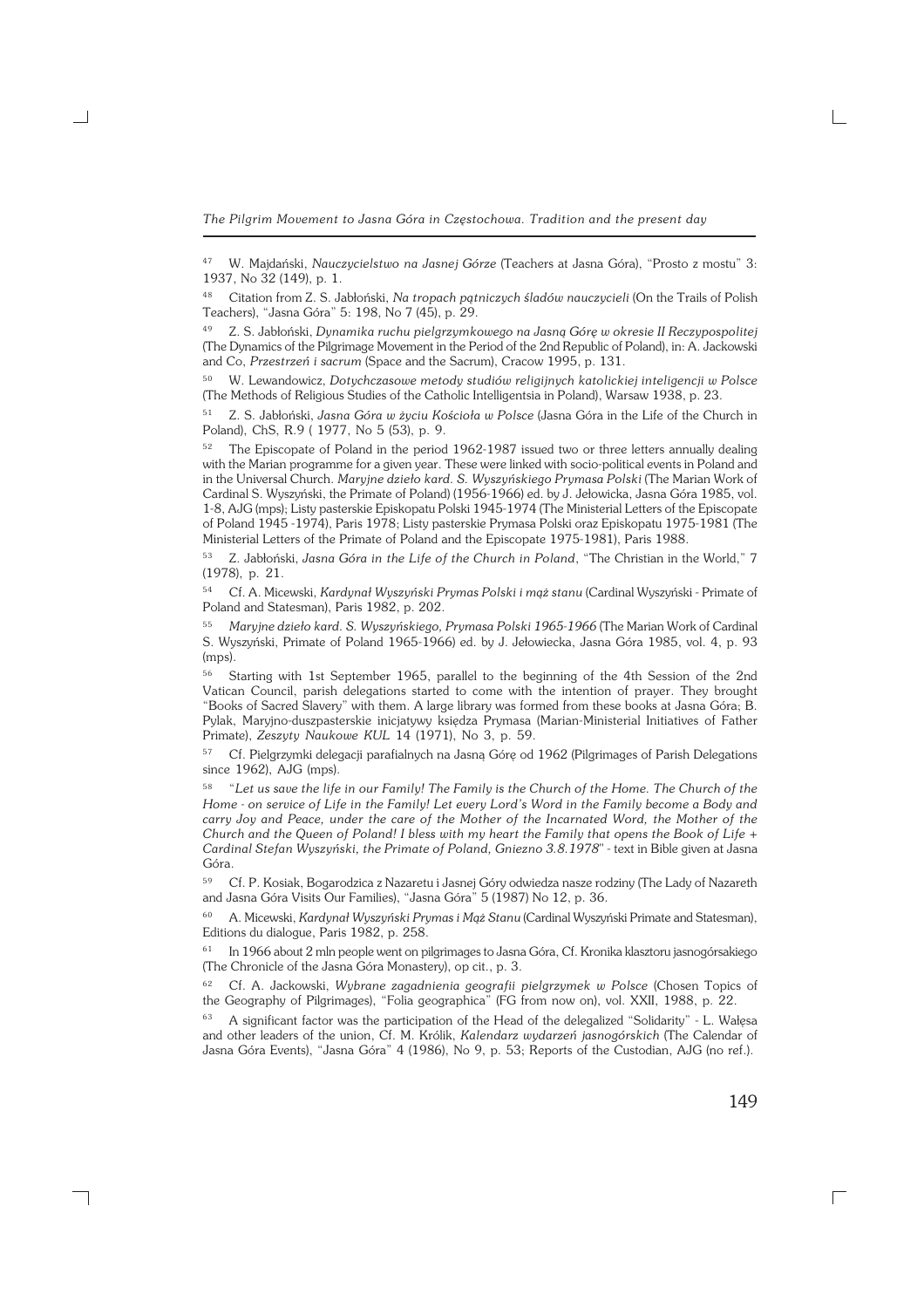<sup>64</sup> J. Tomziński, *Kronika Jasnej Góry* (The Chronicle of Jasna Góra), "Jasna Góra" 12: 1994, No 10 (131), p. 23.

<sup>65</sup> R. Majewski, *Kronika Jasnej Góry roku 1993* (The 1993 Chronicle of Jasna Góra), "Jasna Góra" 11:1993, No 3 (113), p. 27.

In 1989, 421 146 pupils graduated from high schools and vocational high schools, in 1995 the number was 373 702. Year book 49:1989 Warsaw, p. 456; 55:1995, Warsaw p. 243.

<sup>67</sup> J. Tomziński, *Kronika Jasnej Góry* (The Chronicle of Jasna Góra), "Jasna Góra" 13: 1995, No 138, p. 29.

<sup>68</sup> Cf. A Przybecki, *Duszpasterstwo studentów w Polsce po 1945 roku* (The Ministering of Students after 1945), ChS 17 (1985) No 9−10, p. 110; J. Tomziński, *Kronika Jasnogórska roku 1985,* "Jasna Góra" 3 (1985), No 10, p. 50.

<sup>69</sup> These pilgrimages have been organized since 1958 by the Committee of the Episcopate for Ministering Youth and officials of the Ministers in dioceses. The author obtained this information from Father J. Pawlik − one of the organizers of pilgrimages (Jasna Góra, 25.06.1991).

<sup>70</sup> On 14th September 1983 at Jasna Góra, the first National Congress for Spiritual Rebirth in the Holy Spirit took place with the participation of Cardinal J. Suanens.

<sup>71</sup> Documentation in the office of custodian at Jasna Góra.

<sup>72</sup> Documentation in the office of custodian at Jasna Góra.

<sup>73</sup> Cf. Z. Jabłoński, *Rzeczywistość Jasnej Góry ważniejszymi wydarzeniami pisana* (The Reality of Jasna Góra Written down by More Important Events), in: *Tyś wielką chlubą naszego narodu* (ed. by K. Kunz), Jasna Góra 1991, p. 293.

<sup>74</sup> A. Jackowski, *Współćzesne migracje pielgrzymkowe w Polsce* (Contemporary Pilgrimage Migrations in Poland), in: *Przestrzeń i Sacrum* (Space and the Sacrum), Cracow 1995, pages 45−86.

<sup>75</sup> V. Soluchin, *Spotkanie z ikonami* (A Meeting with Icons), Cracow 1975.

<sup>76</sup> A significant symptom of this was ordering a mass at Jasna Góra (5th May 1990) by phone from Moscow for the soul of the dead writer Benedykt Yerofiyev. J. Tomziński, *Kronika Jasnej Góry* (The Chronicle of Jasna Góra), "Jasna Góra" 8: 1990 8 (82), p. 59.

<sup>77</sup> The function of a guide in Russian and Ukrainian at Jasna Góra is performed by Regina Molko. Information obtained from R. Molko.

<sup>78</sup> J. Tomziński, *Z Jasnogórskiej statystyki za rok 1989* (From the Jasna Góra Statistics for the year 1989), "Jasna Góra" 8:1990, No 3 (77), p. 63.

<sup>79</sup> AJG (no ref. No) K. Szafraniec, *Na Jasną Górę w 1969* (To Jasna Góra in 1969), mps p. 23.

<sup>80</sup> *Reports of the Jasna Góra Custodian's office for the years 1970, 1973 and 1976* (compiled by K. Szafraniec and M Królik).

<sup>81</sup> *Greek Catholic pilgrims from Slovakia*, Bulletin of the Pauline Order, 5: 1970, No 7, p. 14 mps.

<sup>82</sup> Cf. B. Kumor, *Historia Kościoła, czasy współczesne 1914−1992* (History of the Church, The Present Day 1914−1992), Lublin 1992, part 8, p. 603.

<sup>83</sup> Cf. S. S. Jabłoński, *Historyczna i profetyczna rola Jasnej Góry wobec nardów Europy Środkowej i Wschodniej*. (The Historical and Prophetic role of Jasna Góra for the Nations of Central and Eastern Europe), in: *Jasnogórska Matka cudownej przemiany* (The Jasna Góra Mother of a Miraculous Change) (ed. G. Lorenc), Rome 1983, p. 203.

<sup>84</sup> M. Przeciszewski, *Młodzież, Papież i Duch Święty* (Youth, the Pope and the Holy Ghost), "Więź" 34: 1991, No 11− 12 (397−398) p. 207; *Rosjanie na Jasnej Górze* (Russians at Jasna Góra), "Więź" 35:1992, No 8 (406), p. 70; E. and P. Przesławscy, VI Światowy Dzień Młodzieży−Częstochowa, sierpień '91. Raport z badań (6th International Day of Youth − Częstochowa, August '91. Report from Research), Warsaw 1991, p. 34.

<sup>85</sup> M. A. Koprowski, *W stolicy światowej młodości* (In the Capital of International Youth), in: *Młodzi*

 $\Gamma$